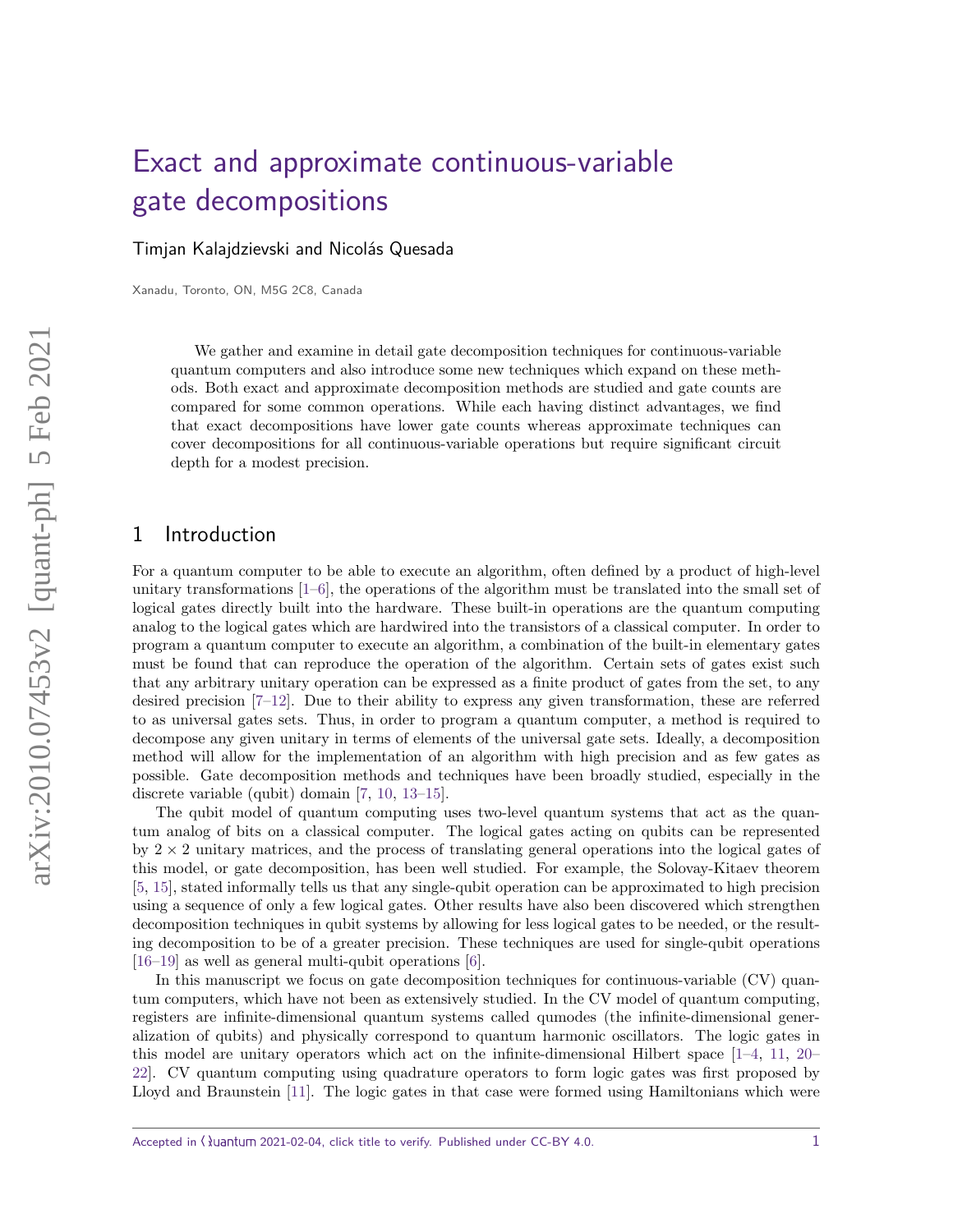polynomial in the quadrature operators. These gates allow one to express analog computation using quantum-mechanical operations, and moreover, by constructing a universal set one can construct any gate generated by a Hamiltonian that is a polynomial of finite order in the quadrature operations, like the ones typically found in the simulation of bosonic systems [\[2,](#page-13-7) [23\]](#page-14-7). The problem of finding optimal ways to decompose an arbitrary gate into a product of gates from a given universal set is precisely the focus of this manuscript. The study of this problem also finds application when continuous degrees of freedom are used to encode error-correctable qubits, since the logical operations of the logical qubits need to be ultimately executed as continuous-variable gates [\[24–](#page-14-8)[27\]](#page-14-9).

We have structured our manuscript as follows: in Sec. [2](#page-1-0) we set up some basic notations. Then in Sec. [3](#page-3-0) we examine a comprehensive method for decomposing arbitrary CV transformations using commutator identities introduced by Sefi and van Loock in Ref. [\[13\]](#page-14-1). This method is approximate, meaning that the final decomposition only implements the desired operation up to a certain error. The error is decreased by repeating the sequence of gates in the decomposition [\[13,](#page-14-1) [28,](#page-14-10) [29\]](#page-14-11). Exact decompositions which do not rely on Trotterization (see next section) are also known but are not universally applicable [\[1,](#page-13-0) [3,](#page-13-8) [13\]](#page-14-1). We first study exact decompositions of quadratic Hamiltonians in Sec. [4.1](#page-5-0) using their symplectic representation [\[30,](#page-14-12) [31\]](#page-14-13). Then, in Sec. [4.2](#page-7-0) we study exact decomposition of higher than quadratic polynomials of mutually commuting operators [\[14,](#page-14-14) [32\]](#page-14-15). These methods are further extended and generalized in Sec. [4.3.](#page-9-0) In Sec. [5](#page-10-0) we examine another approximate method which relies on using squeezing and displacement operations to assemble a single mode cubic-phase gate starting from a Kerr gate [\[33\]](#page-15-0). Finally we provide a comparison of the methods as well as some discussion in Sec. [6.](#page-12-0)

## <span id="page-1-0"></span>2 Background and notation

Registers in the CV model are quantum harmonic oscillators with corresponding creation and annihilation operators  $\hat{a}_j^{\dagger}$  and  $\hat{a}_j$ , where the subscript refers to the mode they act upon. For a system with *M* modes, these operators satisfy the bosonic commutation relations  $[\hat{a}_j, \hat{a}_k^{\dagger}] = \delta_{jk}$ , and  $[\hat{a}_j, \hat{a}_k] =$  $[\hat{a}^{\dagger}_{j}, \hat{a}^{\dagger}_{k}] = 0$ . An equivalent operator description of a bosonic system uses the quadrature operators  $\hat{x}$ and  $\hat{p}$ , which can be represented in terms of the annihilation and creation operators as

$$
\hat{x}_j = \sqrt{\frac{\hbar}{2}} \left( \hat{a}_j^{\dagger} + \hat{a}_j \right), \quad \hat{p}_j = i \sqrt{\frac{\hbar}{2}} \left( \hat{a}_j^{\dagger} - \hat{a}_j \right), \tag{1}
$$

with commutators  $[\hat{x}_j, \hat{x}_k] = [\hat{p}_j, \hat{p}_k] = 0$  and  $[\hat{x}_j, \hat{p}_k] = i\hbar \delta_{j,k}$ . For convenience we group the operators as follows,

$$
\hat{\boldsymbol{x}} = (\hat{x}_1, \dots, \hat{x}_M)^T, \quad \hat{\boldsymbol{p}} = (\hat{p}_1, \dots, \hat{p}_M)^T,
$$
\n(2)

$$
\hat{\boldsymbol{r}} = \begin{pmatrix} \hat{\boldsymbol{x}} \\ \hat{\boldsymbol{p}} \end{pmatrix} = (\hat{x}_1, \dots, \hat{x}_M, \hat{p}_1, \dots, \hat{p}_M)^T.
$$
\n(3)

This notation allows us to write the commutation relations as  $[\hat{r}_j, \hat{r}_k] = i\hbar\Omega_{j,k}$  where

<span id="page-1-2"></span>
$$
\Omega = \begin{pmatrix} 0 & \mathbb{I}_M \\ -\mathbb{I}_M & 0 \end{pmatrix} \tag{4}
$$

is the so-called symplectic form, and  $\mathbb{I}_M$  is the *M*-dimensional identity matrix.

<span id="page-1-1"></span>As mentioned previously, a universal gate set is a collection of gates such that any arbitrary unitary operation can be expressed as a finite sequence of gates from the set, to any desired precision. The CV decomposition techniques examined in later sections focus on the universal set specified by the gates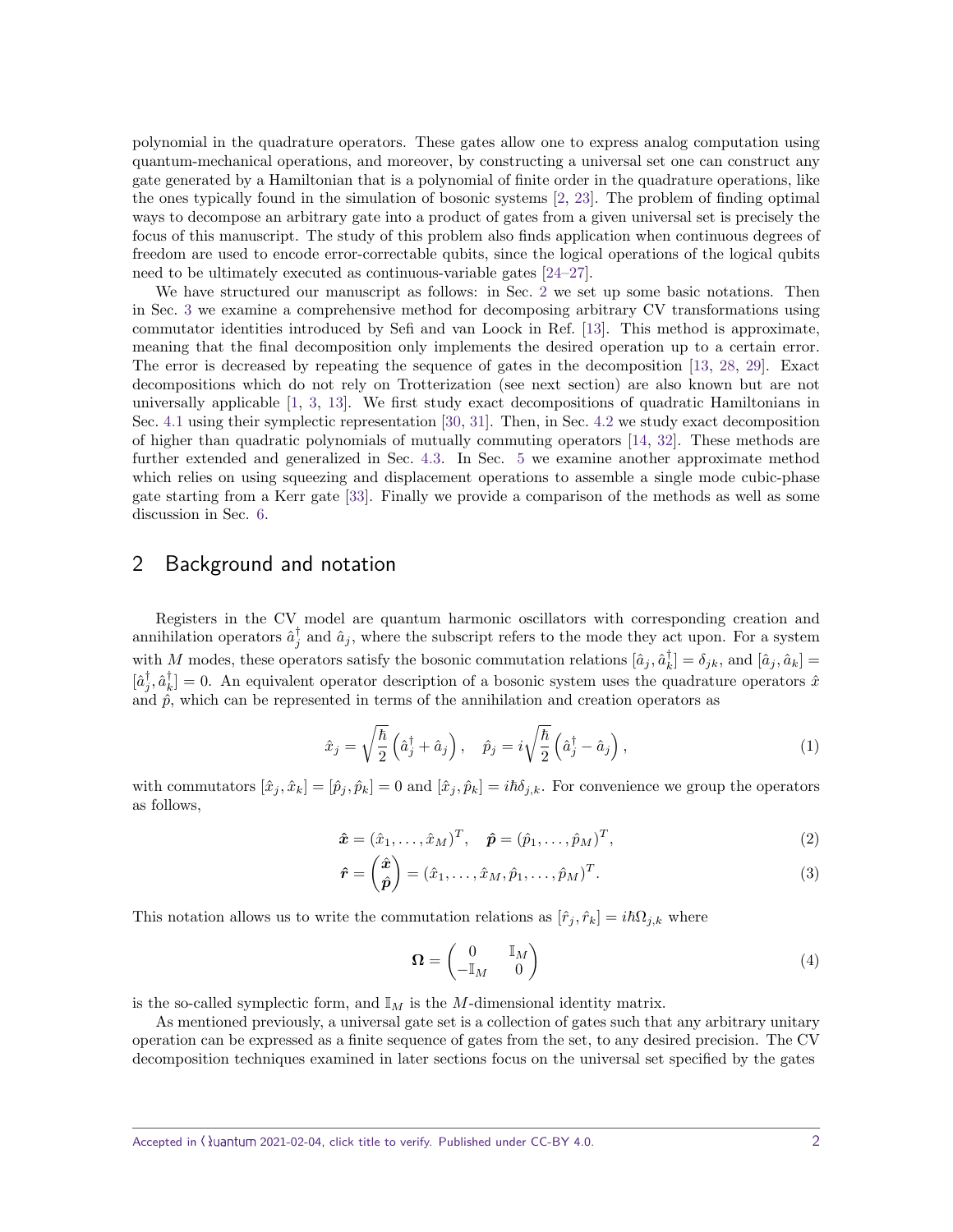<span id="page-2-1"></span><span id="page-2-0"></span>
$$
R_j(\theta) = \exp\left(i\frac{\theta}{2\hbar} \left[\hat{x}_j^2 + \hat{p}_j^2\right]\right),\tag{5a}
$$

$$
Z_j(t_1) = \exp\left(i\frac{t_1}{\hbar}\hat{x}_j\right),\tag{5b}
$$

<span id="page-2-2"></span>
$$
P_j(t_2) = \exp\left(i\frac{t_2}{2\hbar}\hat{x}_j^2\right),\tag{5c}
$$

<span id="page-2-4"></span><span id="page-2-3"></span>
$$
V_j(t_3) = \exp\left(i\frac{t_3}{3\hbar}\hat{x}_j^3\right),\tag{5d}
$$

$$
CZ(\tau) = \exp\left(i\frac{\tau}{\hbar}\hat{x}_j\hat{x}_k\right),\tag{5e}
$$

where  $\theta$ ,  $t_1$ ,  $t_2$ ,  $t_3$ , and  $\tau$  are real parameters. This particular universal set is often chosen for mathematical convenience. Gates generated by a Hamiltonian that is at most quadratic are referred to as Gaussian operations. In the universal set above the rotation operator [\(5a\)](#page-2-0), pure-momentum displacement [\(5b\)](#page-2-1), quadratic-phase [\(5c\)](#page-2-2), and the multi-mode controlled-phase gate [\(5e\)](#page-2-3) are all Gaussian. These operations are implemented experimentally with linear optics.

The cubic phase gate [\(5d\)](#page-2-4), which is the only non-Gaussian operator in the universal set, provides the non-linearity needed to allow for decompositions of arbitrarily higher order. This gate can be realized either by using optical nonlinearities [\[33\]](#page-15-0) or measurements [\[27,](#page-14-9) [34](#page-15-1)[–39\]](#page-15-2). For example, in [\[27\]](#page-14-9) a photon counting measurement is used to introduce the higher order non-linearity. In this case the full implementation involves a displaced two-mode squeezed state for which  $R^{\dagger} \hat{n}R$  (photon counting in a rotated basis) is measured on one arm. The desired cubic operation is then collapsed onto the second unmeasured mode. In [\[36\]](#page-15-3) repeat-until-success photon subtractions and Gaussian operations are used, and in [\[39\]](#page-15-2) quadrature detection for feed-forward manipulation of parameters produces the necessary nonlinear interaction. The cubic phase gate can also be realized in the microwave domain using the Josephson nonlinearity [\[40\]](#page-15-4).

A rotation operation by  $\theta = \frac{\pi}{2}$  is referred to as the Fourier transform gate [\[41,](#page-15-5) [42\]](#page-15-6). This operation maps between the quadrature operators  $\hat{x}$  and  $\hat{p}$  and is a cheap gate to implement experimentally.

$$
\mathcal{F}^{\dagger}\hat{x}\mathcal{F} = -\hat{p}, \quad \mathcal{F}^{\dagger}\hat{p}\mathcal{F} = \hat{x}.\tag{6}
$$

An equivalent universal set is one where the non-Gaussian gate  $V_i(t_3)$  is replaced by the Kerr gate  $\exp\left(it_3(\hat{a}^\dagger\hat{a})^2\right)$ . In general, the non-Gaussian gates in the set can be replaced with any other and the set will retain universality. The reason why the cubic phase gate is chosen in the universal set here, as opposed to a Kerr gate, is due to mathematical convenience in the exact decompositions. As well, at the moment it seems as though gates with a mixture of  $\hat{x}$  and  $\hat{p}$  in the same mode cause problems for these same methods. This is because the polynomials used to create the desired powers in the decompositions will no longer be able to be constructed with unitary conjugation. Finally, note that in Sec. [5](#page-10-0) we examine in detail a method derived in Ref. [\[33\]](#page-15-0) where a driven-Kerr Hamiltonian is used to synthesize a cubic phase gate by unitary conjugation with squeezing and displacement gates.

One can also remove one of the Gaussian gates by showing that it can be decomposed using other elements in the set [\[13\]](#page-14-1). In both of these cases the choice is often made such that the gates in the set are not costly to implement experimentally. If the decomposition of one gate in the set includes multiple uses of another harder to implement gate, then it might be beneficial to still include it. For example, the quadratic phase gate can be decomposed in terms of other gates, but its decomposition includes multiple uses of the cubic phase gate. This means that it can be taken out of the universal set, but as the cubic phase gate is much more costly to implement, it is common to still include it. In general, Gaussian gates may be decomposed exactly in terms of squeezing, displacements and beamsplitters. We demonstrate how to achieve these decompositions in section [4.1.](#page-5-0)

Throughout this manuscript we express an arbitrary unitary operator as  $U = e^{itH}$  where the Hermitian operator  $H = \sum_{j=1}^{N} H_j$  is the generator of the gate. When decomposing arbitrary gates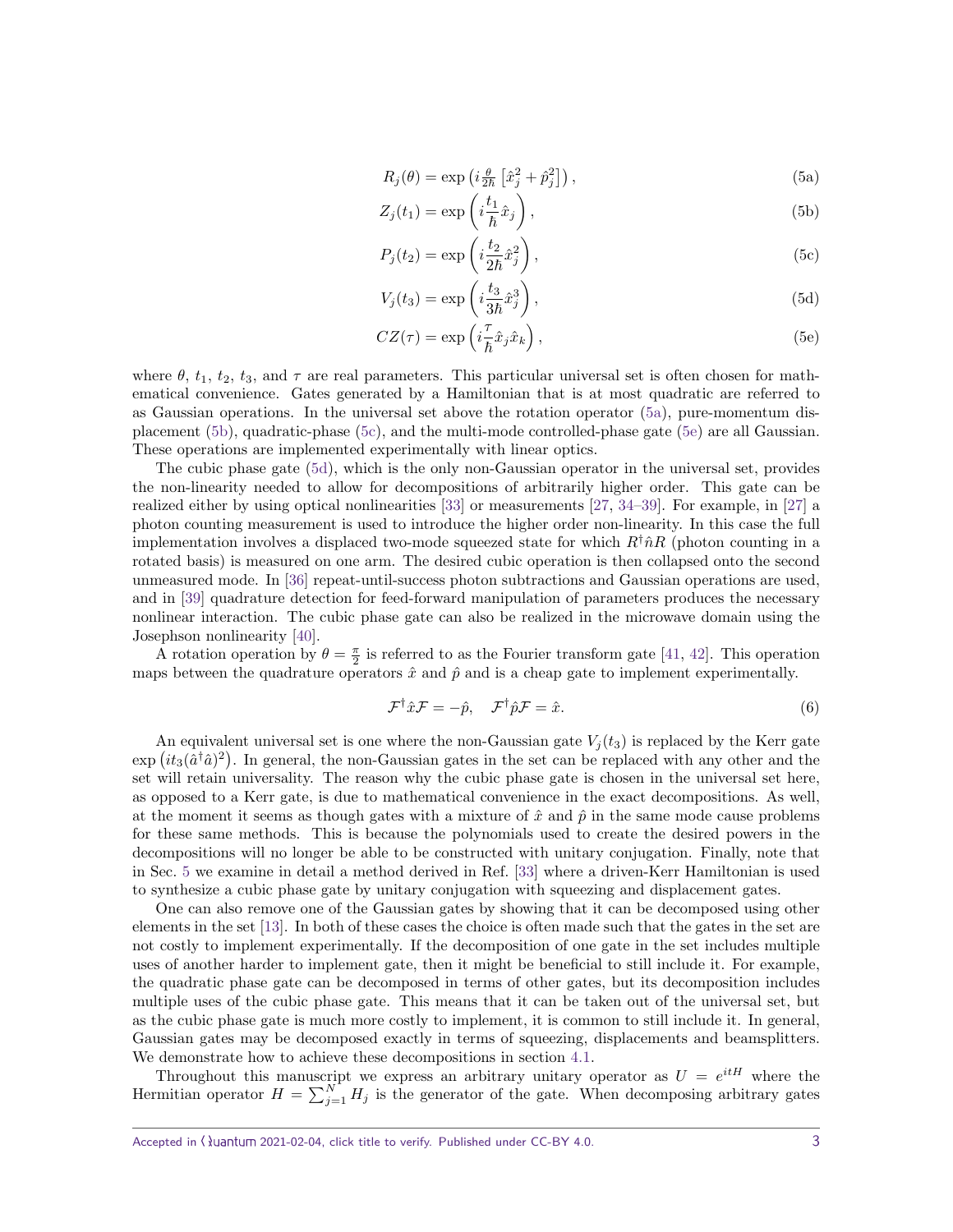into a universal set, it is often necessary to approximate this sum of operators in the exponent as a product of exponential operators. More specifically, for  $H = \hat{A} + \hat{B}$  where  $\hat{A}$  and  $\hat{B}$  are Hermitian operators, the Zassenhaus formula [\[43\]](#page-15-7) states that

$$
e^{it(\hat{A}+\hat{B})} = e^{it\hat{A}}e^{it\hat{B}}e^{\frac{t^2}{2}[\hat{A},\hat{B}]}e^{\frac{-it^3}{6}(2[\hat{B},[\hat{A},\hat{B}]]+[\hat{A},[\hat{A},\hat{B}]])}\dots
$$
\n(7)

When  $[\hat{A}, \hat{B}] = 0$  the product ends immediately after the first two operations. In general, however, it is possible that this product never terminates, resulting in a decomposition that is no longer finite. In this case, the product can be truncated at a designated stage in the expansion and the remaining commutators can be neglected. This strategy is referred to as a Trotter-Suzuki approximation [\[44,](#page-15-8) [45\]](#page-15-9), which in general can be written as

<span id="page-3-1"></span>
$$
e^{itH} = \left(\prod_{j=1}^{N} e^{i\frac{t}{K}H_j}\right)^K + O(t^2/K),\tag{8}
$$

where  $H = \sum_{j=1}^{N} H_j$ . This approximation requires  $K = O(1/\varepsilon)$  gates to achieve precision  $\varepsilon$  for fixed *t*. Note that the subscript  $j$  on  $H_j$  is only an index and does not refer to a mode, as each  $H_j$  may contain any number of modes. In general, the Trotter-Suzuki approximation can be useful in combination with a variety of other decomposition techniques and approximations as we show in the next section.

## <span id="page-3-0"></span>3 Approximate decompositions using commutators

In this section we examine an approximate decomposition technique detailed in Ref. [\[13\]](#page-14-1). This method expresses sums and products of the quadrature operators in terms of commutators and then approximates the exponentials of these commutators as repeated products of their arguments. More specifically, given a general unitary  $U = e^{it\hat{H}}$  where  $\hat{H}$  is a sum of products of quadrature operators, each term in the sum can be represented in terms of commutators with the following identities:

$$
\hat{x}^m = -\frac{2}{3(m-1)(2\hbar)^2} [\hat{x}^{m-1}, [\hat{x}^3, \hat{p}^2]],\tag{9}
$$

$$
\hat{x}^m \hat{p}^n + \hat{p}^n \hat{x}^m = -\frac{4i}{(n+1)(m+1)(2\hbar)} [\hat{x}^{m+1}, \hat{p}^{n+1}] - \frac{1}{(n+1)(2\hbar)^2} \sum_{k=1}^{n-1} [\hat{p}^{n-k}, [\hat{x}^m, \hat{p}^k]],\tag{10}
$$

and for two-mode terms

<span id="page-3-4"></span><span id="page-3-2"></span>
$$
\hat{p}_1^m \hat{p}_2^n = -\frac{1}{(m+1)(n+1)(2\hbar)^2} [\hat{p}_2^{n+1}, [\hat{p}_1^{m+1}, \hat{x}_1 \hat{x}_2]]. \tag{11}
$$

Once the exponent of the general unitary operator is written in terms of a sum of commutators, it can be separated with the Trotter-Suzuki technique as in Eq. [\(8\)](#page-3-1), and then expanded in the following way: given two Hermitian operators  $\tilde{A}$  and  $\tilde{B}$ , it holds that [\[46\]](#page-15-10)

<span id="page-3-5"></span><span id="page-3-3"></span>
$$
e^{t^2[\hat{A},\hat{B}]} = \left(e^{i\frac{t}{K}\hat{B}}e^{i\frac{t}{K}\hat{A}}e^{-i\frac{t}{K}\hat{B}}e^{-i\frac{t}{K}\hat{A}}\right)^{K^2} + O(t^4/K). \tag{12}
$$

Note that for fixed *t*,  $K = O(1/\varepsilon)$  gates are required to achieve an error of  $\varepsilon$  in this approximation, but the resulting circuit will have a depth of  $O(1/\varepsilon^2)$ . It is possible then that very large circuits may be required to achieve a desired precision. A similar expression can also be used in the case of a nested commutator in the form  $e^{t^3[\hat{B}, \hat{B}, \hat{A}]]}$ , given by

$$
e^{it^3[\hat{B},[\hat{B},\hat{A}]]} = \left(e^{i\frac{t}{K}\hat{B}}e^{\frac{t^2}{K^2}[\hat{B},\hat{A}]}e^{-i\frac{t}{K}\hat{B}}e^{-\frac{t^2}{K^2}[\hat{B},\hat{A}]}\right)^{K^2} + O(t^4/K). \tag{13}
$$

Accepted in ( )uantum 2021-02-04, click title to verify. Published under CC-BY 4.0.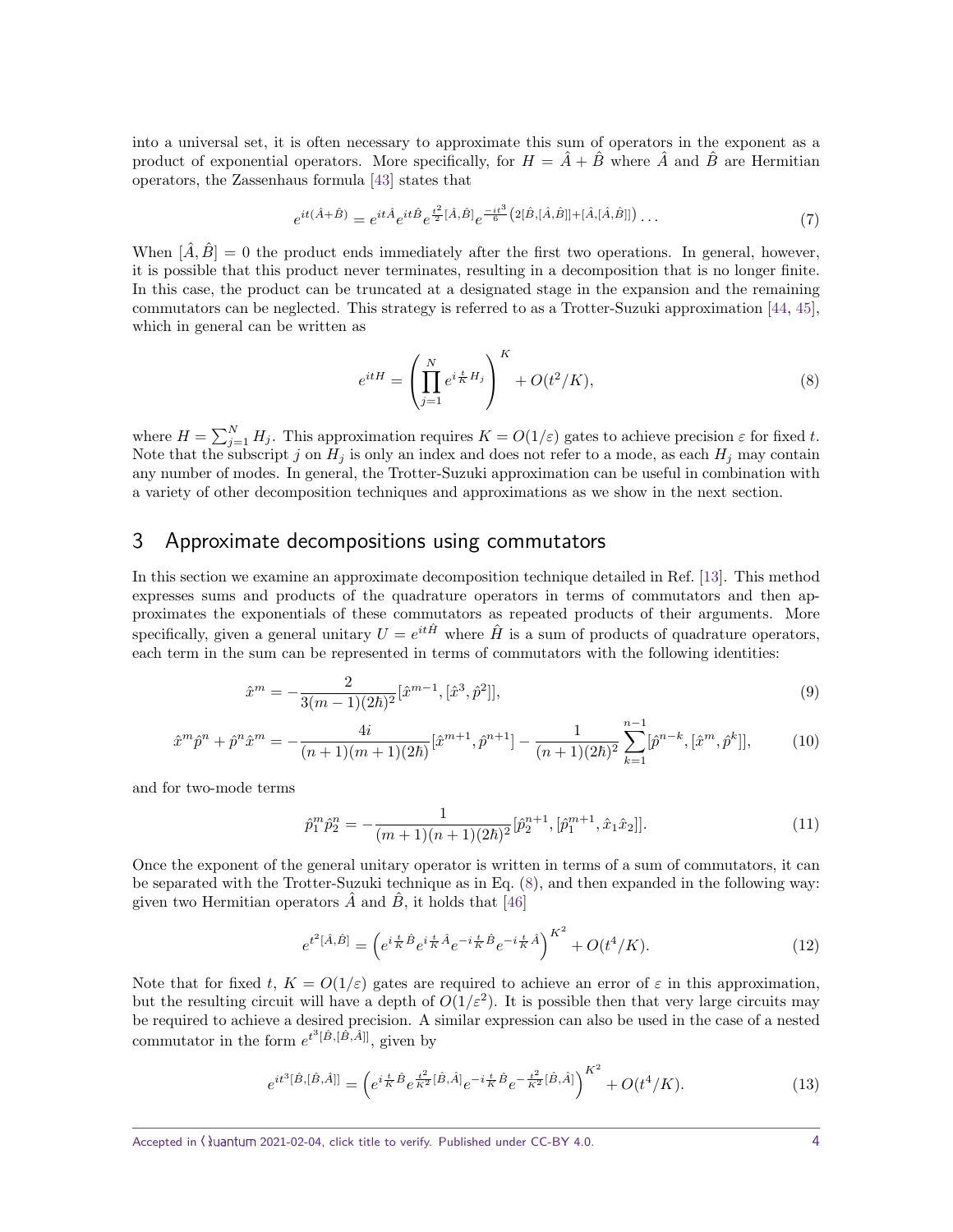To illustrate the use of this decomposition technique, consider the decomposition of the unitary  $e^{it(x^2\hat{p}+\hat{p}x^2)}$ . First, using the equality from Eq. [\(10\)](#page-3-2) we have that

<span id="page-4-1"></span>
$$
e^{it(\hat{x}^2\hat{p}+\hat{p}\hat{x}^2)} = e^{\frac{t}{3\hbar}[\hat{x}^3,\hat{p}^2]}.
$$
\n(14)

Next, using Eq. [\(12\)](#page-3-3) with  $\hat{A} = \hat{x}^3$  and  $\hat{B} = \hat{p}^2$  leads to

$$
e^{\frac{t}{3\hbar}[\hat{x}^{3},\hat{p}^{2}]} \approx \left(e^{i\frac{\sqrt{\frac{t}{3\hbar}}}{K}\hat{p}^{2}}e^{i\frac{\sqrt{\frac{t}{3\hbar}}}{K}\hat{x}^{3}}e^{-i\frac{\sqrt{\frac{t}{3\hbar}}}{K}\hat{p}^{2}}e^{-i\frac{\sqrt{\frac{t}{3\hbar}}}{K}\hat{x}^{3}}\right)^{K^{2}} + O\left[\left(\frac{t}{3\hbar}\right)^{2}/K\right],
$$
\n(15)

where each of the resulting gates on the right-hand side are part of the universal set in Eq. [\(5\)](#page-1-1) up to Fourier transforms. In order to obtain a precision of  $O(1/K)$ , this product of gates must be repeated  $O(K^2)$  times. For example, if  $t = 1$  and the desired precision of the decomposition is 10<sup>-3</sup>, then the product of gates on the right-hand side needs to be repeated approximately  $10^5$  times.

Another operator we can decompose to demonstrate this technique is the Kerr operation. We also examine the decomposition of this operation with a different method in section [5.](#page-10-0) The Kerr operation in terms of quadrature operators can be written as  $e^{it(x^4 + \hat{x}^2 \hat{p}^2 + \hat{p}^2 \hat{x}^2 + \hat{p}^4 - \hbar \hat{x}^2 - \hbar \hat{p}^2)}$ . After splitting the terms in the exponent using Trotter-Suzuki as in Eq. [\(8\)](#page-3-1), and neglecting Fourier transforms, we are left to decompose operators which look like  $e^{it\hat{x}^4}$  and  $e^{it(\hat{x}^2\hat{p}^2+\hat{p}^2\hat{x}^2)}$ . These operators can be written in terms of commutators with Eq. [\(9\)](#page-3-4) and [\(10\)](#page-3-2) respectively to get

$$
e^{it\hat{x}^4} = e^{-\frac{it}{18\hbar^2}[\hat{x}^3, [\hat{x}^3, \hat{p}^2]]},\tag{16}
$$

and

<span id="page-4-0"></span>
$$
e^{it(\hat{x}^2\hat{p}^2 + \hat{p}^2\hat{x}^2)} = e^{\frac{2t}{9\hbar}[\hat{x}^3, \hat{p}^3]}.
$$
\n(17)

Expanding with Eq.  $(12)$  and  $(13)$ , we get

$$
e^{-\frac{it}{18\hbar^{2}}[\hat{x}^{3},[\hat{x}^{3},\hat{p}^{2}]]}\n\approx \left(e^{-i\frac{\left(\frac{t}{18\hbar^{2}}\right)^{1/3}}{\hbar^{2}}\hat{x}^{3}}e^{\frac{\left(\frac{t}{18\hbar^{2}}\right)^{2/3}}{\kappa^{2}}[\hat{x}^{3},\hat{p}^{2}] }e^{i\frac{\left(\frac{t}{18\hbar^{2}}\right)^{1/3}}{\hbar^{2}}\hat{x}^{3}}e^{-\frac{\left(\frac{t}{18\hbar^{2}}\right)^{2/3}}{\kappa^{2}}[\hat{x}^{3},\hat{p}^{2}]}\right)^{K^{2}} + O\left[\left(\frac{t}{18\hbar^{2}}\right)^{4/3}/K\right],
$$
\n(18)

and

$$
e^{\frac{2t}{9\hbar}[\hat{x}^3,\hat{p}^3]} \approx \left(e^{i\frac{\sqrt{\frac{2t}{9\hbar}}}{K}\hat{p}^3}e^{i\frac{\sqrt{\frac{2t}{9\hbar}}}{K}\hat{x}^3}e^{-i\frac{\sqrt{\frac{2t}{9\hbar}}}{K}\hat{p}^3}e^{-i\frac{\sqrt{\frac{2t}{9\hbar}}}{K}\hat{x}^3}\right)^{K^2} + O\left[\left(\frac{2t}{9\hbar}\right)^2/K\right],\tag{19}
$$

where the second and fourth operators on the right-hand side of Eq. [\(18\)](#page-4-0) can be expanded further, similar to the expansion in Eq.  $(15)$ . Once again the product of gates on the right-hand sides of each equation must be repeated  $O(K^2)$  times to obtain a precision of  $O(1/K)$ . In this case, because the original operator needs to be expanded first with a Trotter-Suzuki approximation, the final sequence of gates needs to again be repeated to increase the precision as in Eq. [\(8\)](#page-3-1). For derivations of some of these identities, as well as discussion on the necessity of good approximations, see the supplementary materials section of [\[13\]](#page-14-1)

To potentially avoid the cost of repeating gates for greater precision, exact decomposition methods can be used as we show in the next section.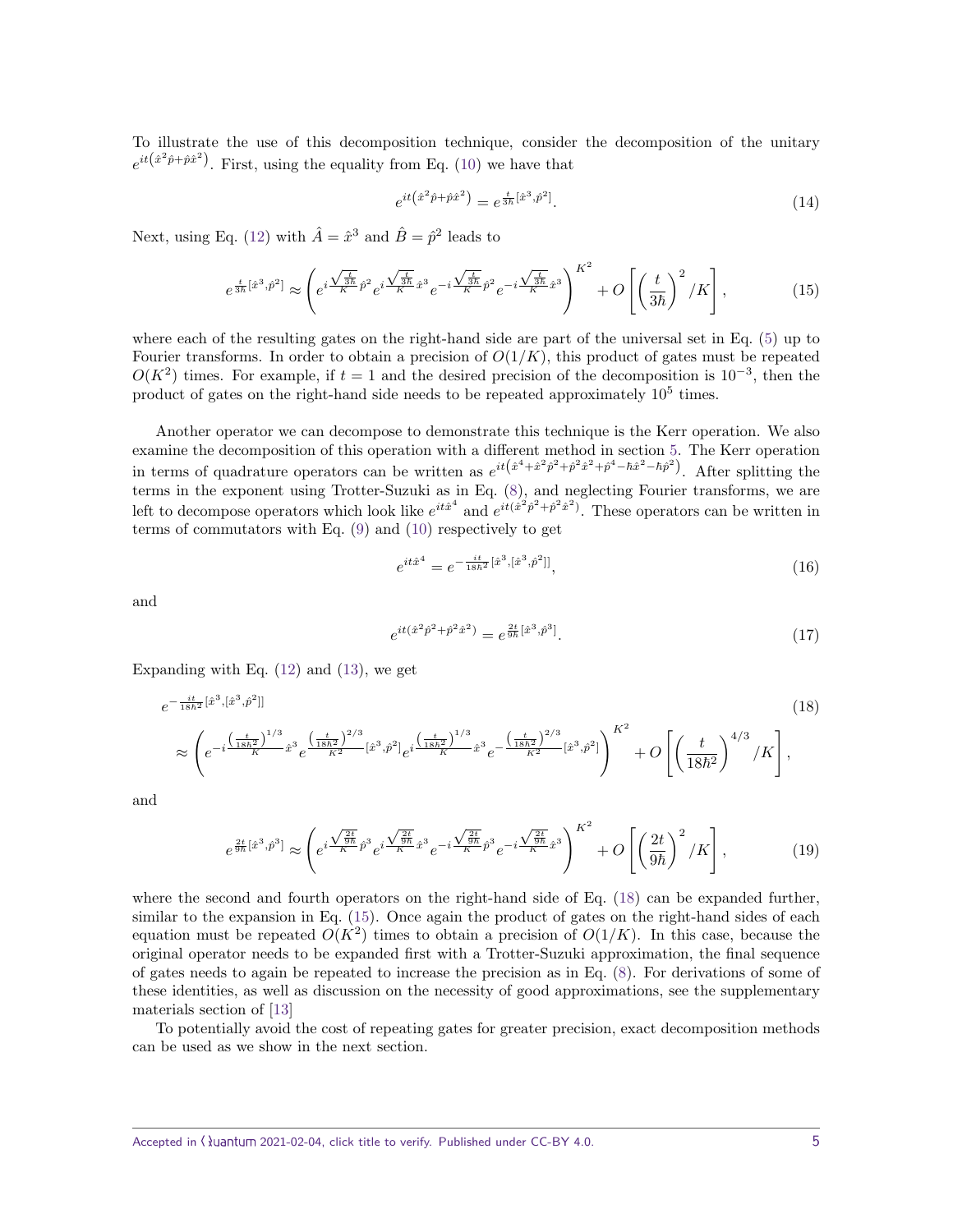## 4 Exact decompositions

#### <span id="page-5-0"></span>4.1 Gaussian operations

In this section we provide an exact decomposition for an arbitrary Gaussian operator in terms of displacement, interferometer and squeezing gates [\[47\]](#page-15-11). Before developing the decompositions we provide definitions for these unitary operations. We start with the single mode displacement operator,

<span id="page-5-3"></span>
$$
D(\alpha) = \exp(\alpha \hat{a}^\dagger - \alpha^* \hat{a}).\tag{20}
$$

which takes as argument the complex number  $\alpha$ . The annihilation and quadrature operators transform as

$$
D^{\dagger}(\alpha)\hat{a}D(\alpha) = \hat{a} + \alpha, \quad D^{\dagger}(\alpha)\hat{x}D(\alpha) = \hat{x} + \sqrt{2\hbar}\Re(\alpha), \quad D^{\dagger}(\alpha)\hat{p}D(\alpha) = \hat{p} + \sqrt{2\hbar}\Im(\alpha), \tag{21}
$$

where  $\alpha = \Re(\alpha) + i\Im(\alpha)$ . Note in particular that the pure-momentum displacement in Eq. [\(5b\)](#page-2-1) is simply a displacement operator by a purely imaginary amount,  $Z(t_1) = D(it_1/\sqrt{2\hbar})$ . We also define a multimode displacement operator as follows

$$
\mathcal{W}(\boldsymbol{r}) = \bigotimes_{j=1}^{M} D_j \left( \frac{1}{\sqrt{2\hbar}} (x_j + ip_j) \right), \text{ where } \boldsymbol{r} = (x_1, \dots, x_M, p_1 \dots, p_M)^T. \tag{22}
$$

By inserting the prefactor  $\frac{1}{\sqrt{2\hbar}}$  in the argument of the single-mode displacement operators we make the following relation  $\hbar$ -independent

<span id="page-5-2"></span>
$$
W^{\dagger}(\mathbf{r})\hat{\mathbf{r}}W(\mathbf{r}) = \hat{\mathbf{r}} + \mathbf{r}.\tag{23}
$$

We continue with the single-mode squeezing operator defined as

<span id="page-5-1"></span>
$$
\mathcal{T}(s) = \exp\left[\frac{s}{2}\left(\hat{a}^{\dagger 2} - \hat{a}^2\right)\right],\tag{24}
$$

which transforms the annihilation and quadrature operators as follows

$$
\mathcal{T}^{\dagger}(s)\hat{a}\mathcal{T}(s) = \cosh(s)\hat{a} + \sinh(s)\hat{a}^{\dagger}, \quad \mathcal{T}^{\dagger}(s)\hat{x}\mathcal{T}(s) = e^{s}\hat{x}, \quad \mathcal{T}^{\dagger}(s)\hat{p}\mathcal{T}(s) = e^{-s}\hat{p}.
$$
 (25)

Finally, a multi-mode interferometer operator  $U$ , parametrized by a unitary matrix  $U$  acts as follows

$$
\mathcal{U}(\boldsymbol{U})^{\dagger} a_i \mathcal{U}(\boldsymbol{U}) = \sum_{i=1}^{M} U_{il} a_l,
$$
\n(26)

$$
U(U)^{\dagger} \hat{r} U(U) = O_U \hat{r}, \quad O_U \equiv \left( \frac{\Re(U)}{\Im(U)} \frac{-\Im(U)}{\Re(U)} \right). \tag{27}
$$

Note that the interferometer operators respect the group structure of the unitary group. This last property makes it easy to decompose an arbitrary *M*-mode interferometer  $\mathcal{U}(U)$  into a product of interferometers acting on at most two modes by simply decomposing the associated matrix  $\boldsymbol{U}$  into a product of unitary matrices where each unitary matrix couples at most two modes [\[48–](#page-15-12)[51\]](#page-16-0).

With this notation we are ready to tackle the decomposition of the most general operation generated by a quadratic Hamiltonian. We essentially follow the elegant arguments exposed by Serafini [\[52\]](#page-16-1) and write this operator as

$$
\mathcal{Q}(\boldsymbol{H}, \bar{\boldsymbol{r}}) = \exp\left[\frac{i}{\hbar} \left(\frac{1}{2} \hat{\boldsymbol{r}}^T \boldsymbol{H} \hat{\boldsymbol{r}} + \hat{\boldsymbol{r}}^T \bar{\boldsymbol{r}}\right)\right],\tag{28}
$$

where we assume  $\mathbf{H} \in \mathbb{R}^{2M \times 2M}$  is a symmetric matrix and  $\bar{\mathbf{r}} \in \mathbb{R}^{2M}$ . To obtain a decomposition we first eliminate the linear part in the exponential by inserting resolutions of the identity in terms of  $W$ as follows

$$
\mathcal{Q}(\boldsymbol{H}, \bar{\boldsymbol{r}}) = \mathcal{W}(\boldsymbol{r}) \mathcal{W}^{\dagger}(\boldsymbol{r}) \mathcal{Q}(\boldsymbol{H}, \bar{\boldsymbol{r}}) \mathcal{W}(\boldsymbol{r}) \mathcal{W}^{\dagger}(\boldsymbol{r}) = \mathcal{W}(\boldsymbol{r}) \exp\left[\frac{i}{\hbar} \left(\frac{1}{2} (\hat{\boldsymbol{r}} + \boldsymbol{r})^{T} \boldsymbol{H} (\hat{\boldsymbol{r}} + \boldsymbol{r}) + (\hat{\boldsymbol{r}} + \boldsymbol{r})^{T} \bar{\boldsymbol{r}}\right)\right] \mathcal{W}^{\dagger}(\boldsymbol{r})
$$
  
\n
$$
= e^{\frac{i}{2\hbar} \boldsymbol{r}^{T} \boldsymbol{H} \boldsymbol{r} + \frac{i}{\hbar} \boldsymbol{r}^{T} \bar{\boldsymbol{r}}} \mathcal{W}(\boldsymbol{r}) \exp\left[\frac{i}{\hbar} \left(\frac{1}{2} \hat{\boldsymbol{r}}^{T} \boldsymbol{H} \hat{\boldsymbol{r}} + \hat{\boldsymbol{r}}^{T} \{ \bar{\boldsymbol{r}} + \boldsymbol{H} \boldsymbol{r} \} \right)\right] \mathcal{W}^{\dagger}(\boldsymbol{r}).
$$
\n(29)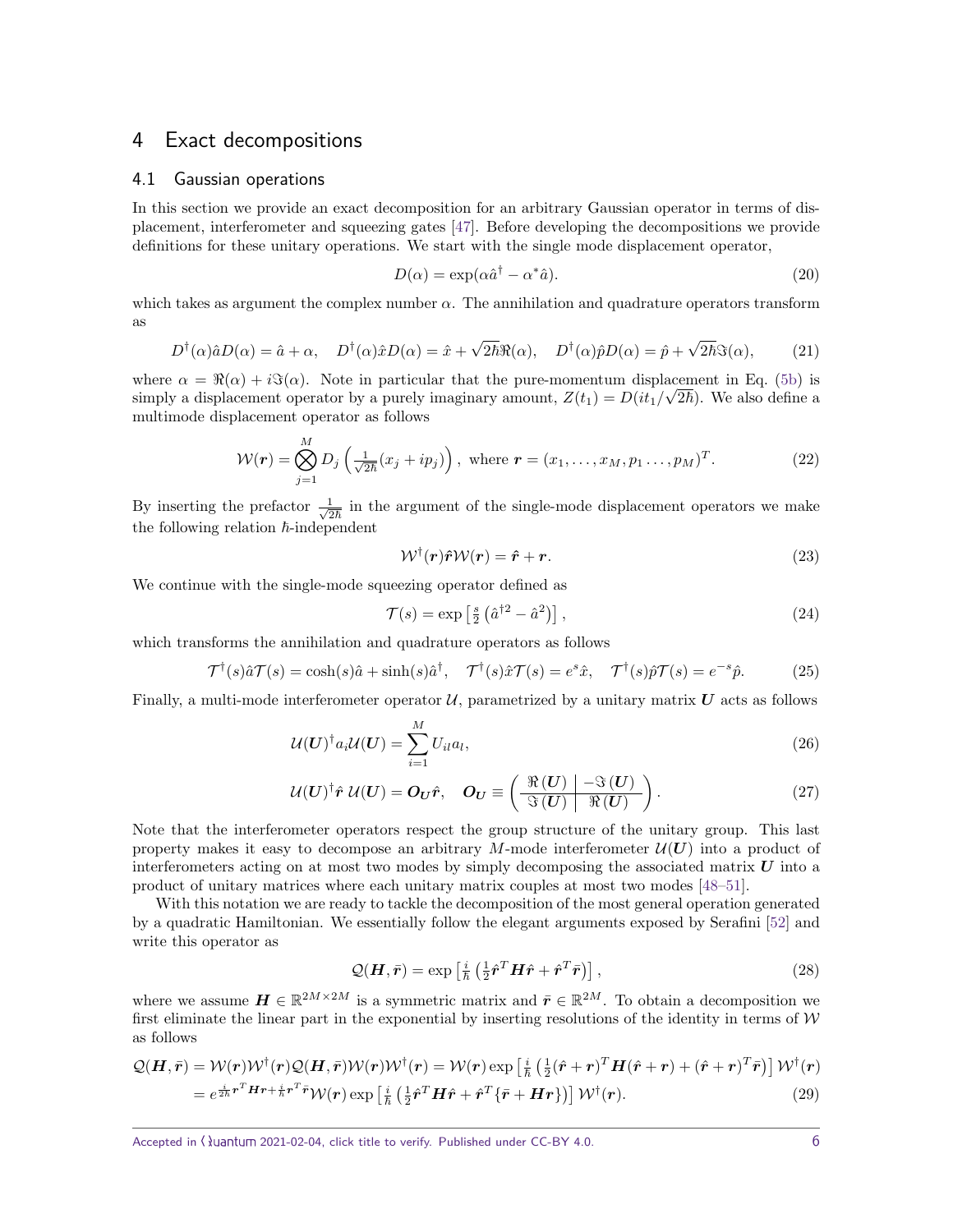Note that the first term in the right-hand side of the last equation is an inconsequential global phase and that if we pick as displacement  $r = -H^{-1}\bar{r}$  then the term inside the curly braces in the last equation vanishes and we are only left with an operator with a purely quadratic generator,

$$
\mathcal{S}(\boldsymbol{H}) = \exp\left[\frac{i}{2\hbar}\hat{\boldsymbol{r}}^T\boldsymbol{H}\hat{\boldsymbol{r}}\right].
$$
\n(30)

To decompose this gate we study its action on the canonical operators to find (cf. Sec. 3.2.2 of Ref. [\[52\]](#page-16-1))

$$
\mathcal{S}(\boldsymbol{H})^{\dagger} \hat{\boldsymbol{r}} \mathcal{S}(\boldsymbol{H}) = \boldsymbol{S} \hat{\boldsymbol{r}},\tag{31}
$$

$$
S = e^{-\Omega H}.\tag{32}
$$

Note that  $\mathcal{S}(\mathbf{H})$  is an operator acting on the Hilbert space of *M* modes while  $S = e^{-\Omega \mathbf{H}}$  is  $2M \times 2M$ matrix. It is not hard to show that the latter is a member of the real symplectic group [\[31\]](#page-14-13), i.e., that it satisfies

$$
S\Omega S^T = \Omega,\tag{33}
$$

where  $\Omega$  is the symplectic form in Eq. [\(4\)](#page-1-2). To continue with the decomposition of the operator  $\hat{S}(\boldsymbol{H})$ we will now turn our attention to the singular-value decomposition of the matrix  $S$ ,

<span id="page-6-1"></span><span id="page-6-0"></span>
$$
\mathbf{S} = \mathbf{O}^{(1)} \mathbf{Z} \mathbf{O}^{(2)}.\tag{34}
$$

Since S is symplectic, one can construct the orthogonal matrices  $O^{(1)}$ ,  $O^{(2)}$  to also be symplectic and satisfy (cf. Appendix B of Ref. [\[52\]](#page-16-1))

$$
\boldsymbol{O}^{(i)} = \left(\frac{\Re\left(\boldsymbol{U}^{(i)}\right) \mid -\Im\left(\boldsymbol{U}^{(i)}\right)}{\Im\left(\boldsymbol{U}^{(i)}\right) \mid \Re\left(\boldsymbol{U}^{(i)}\right)}\right),\tag{35}
$$

where  $U^{(i)}$  is a complex unitary matrix of size  $M \times M$ . This form is precisely the same form appearing in Eq.  $(27)$ . Invoking the membership of S in the symplectic group one can also show that the singular values of S come in pairs of the form  $(z, 1/z)$  and thus one can write the diagonal symplectic matrix Z as

$$
Z = diag(z_1, \dots, z_M, 1/z_1, \dots, 1/z_M).
$$
 (36)

By comparing Eq.  $(35)$  and Eq.  $(36)$  with Eq.  $(27)$  and Eq.  $(24)$  respectively one identifies [\[30\]](#page-14-12)

$$
\mathcal{S}(\boldsymbol{H}) = \mathcal{U}(\boldsymbol{U}^{(1)}) \left[ \bigotimes_{j=1}^{M} \mathcal{T}_j(\log z_j) \right] \mathcal{U}(\boldsymbol{U}^{(2)}), \tag{37}
$$

which concludes the decomposition, since one can verify that the operators on either of the equations above transform in exactly the same way the quadratures  $\hat{r}$ .

As a first example consider the decomposition of the single-mode  $(M = 1)$  CV-phase gate [\[53\]](#page-16-2)

<span id="page-6-2"></span>
$$
P(s) = \exp\left(i\frac{s}{2\hbar}\hat{x}^2\right) = \exp\left(\frac{i}{2\hbar}\hat{r}\begin{pmatrix} s & 0\\ 0 & 0 \end{pmatrix}\hat{r}^T\right),\tag{38}
$$

where without loss of generality we take  $s \geq 0$ , since  $P(-s) = P^{\dagger}(s)$ . From this definition we easily find

$$
e^{-\Omega H} = \begin{pmatrix} 1 & 0 \\ s & 1 \end{pmatrix} = \begin{pmatrix} \cos \theta & -\sin \theta \\ \sin \theta & \cos \theta \end{pmatrix} \begin{pmatrix} e^r & 0 \\ 0 & e^{-r} \end{pmatrix} \begin{pmatrix} \sin \theta & \cos \theta \\ -\cos \theta & \sin \theta \end{pmatrix},
$$
(39)

$$
\frac{s}{2} = \sinh r, \quad \cos \theta = \frac{1}{\sqrt{1 + e^{2r}}}, \quad \sin \theta = \frac{e^r}{\sqrt{1 + e^{2r}}}, \tag{40}
$$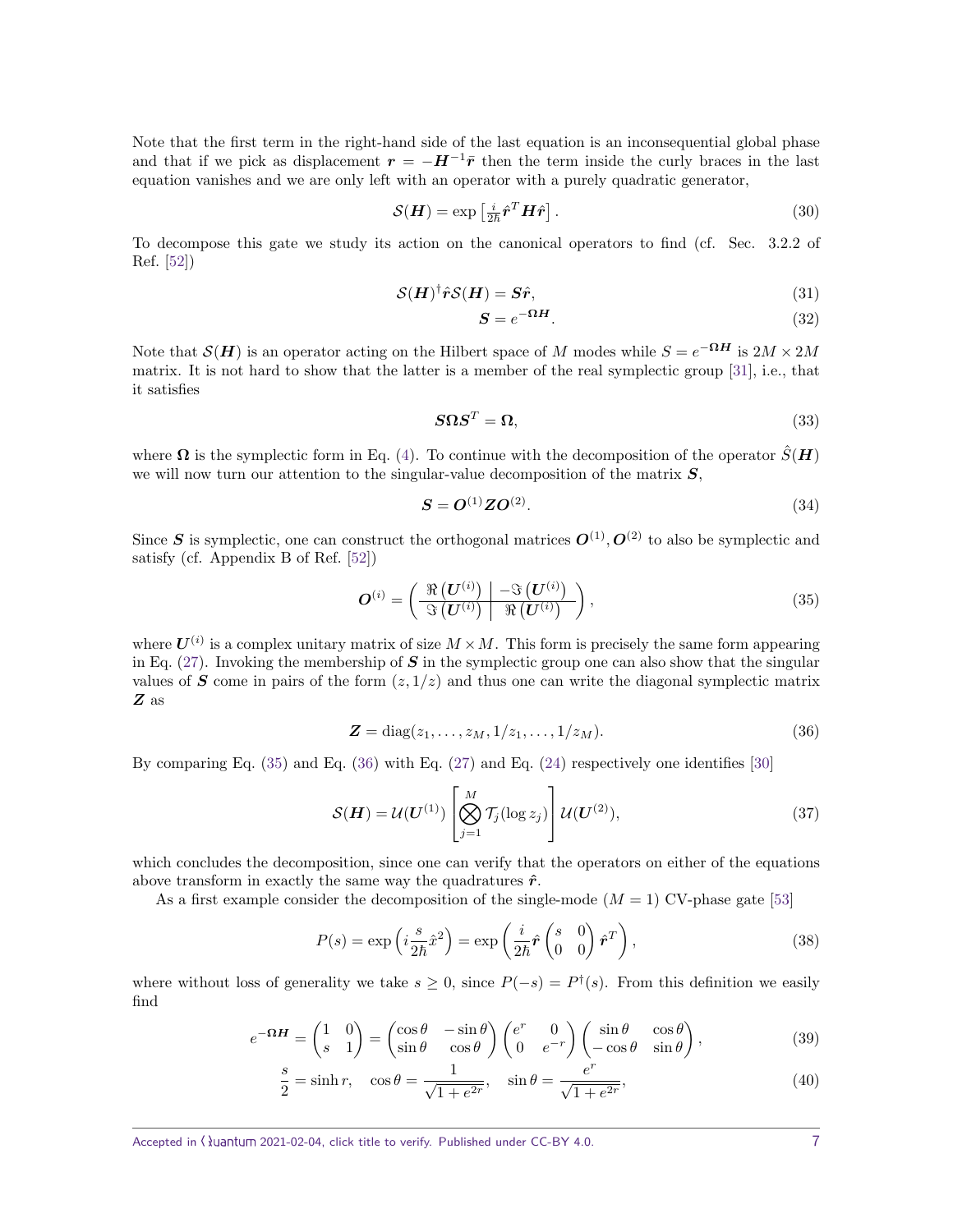and then we can write

$$
P(s) = R(\theta)\mathcal{T}(r)R(\theta - \pi/2),\tag{41}
$$

where we used the fact that a single-mode interferometer  $\mathcal{U}(e^{i\theta})$  is identical to a rotation gate  $R(\theta)$ . As a second example let us consider the two-mode controlled-phase gate,

$$
CZ(s) = \exp\left(i\frac{s}{\hbar}\hat{x}_1\hat{x}_2\right) = \exp\left[\frac{i}{2\hbar}\hat{r}\begin{pmatrix} 0 & s & 0 & 0\\ s & 0 & 0 & 0\\ 0 & 0 & 0 & 0\\ 0 & 0 & 0 & 0 \end{pmatrix}\hat{r}^T\right],\tag{42}
$$

$$
e^{-\Omega H} = \begin{pmatrix} 1 & 0 & 0 & 0 \\ 0 & 1 & 0 & 0 \\ 0 & s & 1 & 0 \\ s & 0 & 0 & 1 \end{pmatrix}
$$
 (43)

$$
= \left(\begin{array}{cccc} \cos\theta & 0 & 0 & -\sin\theta \\ 0 & \cos\theta & -\sin\theta & 0 \\ 0 & \sin\theta & \cos\theta & 0 \\ \sin\theta & 0 & 0 & \cos\theta \end{array}\right) \left(\begin{array}{cccc} e^r & 0 & 0 & 0 \\ 0 & e^r & 0 & 0 \\ 0 & 0 & e^{-r} & 0 \\ 0 & 0 & 0 & e^{-r} \end{array}\right) \left(\begin{array}{cccc} \sin\theta & 0 & 0 & \cos\theta \\ 0 & \sin\theta & \cos\theta & 0 \\ 0 & -\cos\theta & \sin\theta & 0 \\ -\cos\theta & 0 & 0 & \sin\theta \end{array}\right),
$$

where r and  $\theta$  have the same functional dependence on the parameter *s* as in Eq. [\(40\)](#page-6-2) and we assumed without loss of generality that  $s \geq 0$ . Having the singular-value decomposition of the symplectic matrix we can easily write

$$
CZ(s) = BS(\theta) [\mathcal{T}_1(r) \otimes \mathcal{T}_2(r)] BS(\theta - \pi/2), \qquad (44)
$$

where  $BS(\theta)$  is the (symmetric) beamsplitter

$$
BS(\theta) = \mathcal{U}\left(\left[\begin{array}{cc} \cos\theta & i\sin\theta \\ i\sin\theta & \cos\theta \end{array}\right]\right) = \exp\left(i\theta\left[\hat{a}_1^\dagger\hat{a}_2 + \hat{a}_2^\dagger\hat{a}_1\right]\right). \tag{45}
$$

### <span id="page-7-0"></span>4.2 Non-Gaussian Operators

In this section we study exact decomposition techniques for non-Gaussian operators. The techniques apply broadly to gates that have generators made of monomials that mutually commute. These techniques were first introduced by one of the authors in Ref. [\[14\]](#page-14-14) and provides a recipe for exact decompositions of multi-mode gates  $e^{itH}$ , where the operator *H* is of the form

$$
H = \left(\prod_{j=1}^{N-1} \hat{x}_j\right) \hat{x}_N^n, \tag{46}
$$

or

<span id="page-7-1"></span>
$$
H = \hat{x}_1^{n_1} \hat{x}_2^{n_2},\tag{47}
$$

for  $n, n_1$ , and  $n_2$  positive integers. As well as single-mode gates  $e^{itH}$  with

<span id="page-7-2"></span>
$$
H = \hat{x}^N. \tag{48}
$$

These gates can also be extended to include momentum quadrature operators  $\hat{p}_j$  by Fourier transforms acting on individual modes. Note that the method works for any product where at most one operator has an exponent  $n > 1$ , so the label of the modes in Eq. [\(46\)](#page-7-1) is arbitrary. It is also required that *N* is divisible by either 2 or 3, and in the multi-mode case, the product  $nN$  is divisible by 2 or 3, as well as  $n_1$  and  $n_2$  divisible by 2. The intuition behind these restrictions is that the method relies on factoring the overall power *N* into two lower powers and being able to decompose operators with exponents to those two lower powers. Because of the recursive nature of some of the single mode gates which are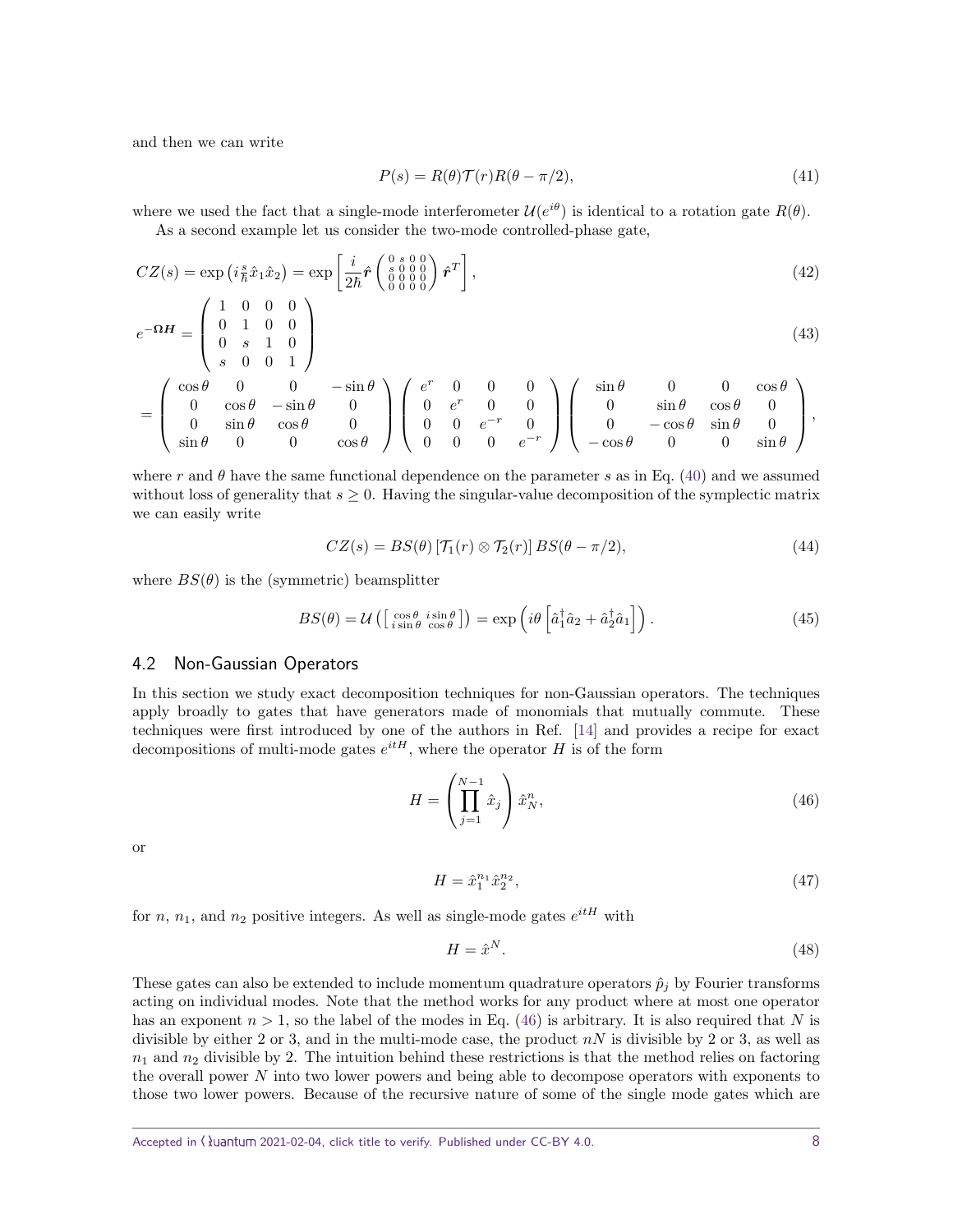decomposed with this method, only decompositions of certain powers are known [\[32\]](#page-14-15). More specifically, all single mode gates with power divisible by 2 or 3 are known, and as a result, the overall powers of any decomposition must also be divisible by 2 or 3. Although more restricted than the approximate commutator expansion method, the set of gates for which these exact decompositions can be obtained encompasses a large class of operators arising in several CV quantum algorithms and simulations of bosonic systems [\[1–](#page-13-0)[3,](#page-13-8) [13,](#page-14-1) [23,](#page-14-7) [54,](#page-16-3) [55\]](#page-16-4).

The method relies on using the following three identities:

(i) unitary conjugation

<span id="page-8-2"></span><span id="page-8-1"></span><span id="page-8-0"></span>
$$
U^{\dagger}e^{itH}U = e^{itU^{\dagger}HU},\tag{49}
$$

(ii) a lemma to the Baker-Campbell-Hausdorff (BCH) formula

$$
e^{\hat{A}}\hat{B}e^{-\hat{A}} = \hat{B} + [\hat{A}, \hat{B}] + \frac{1}{2!}[\hat{A}, [\hat{A}, \hat{B}]] + ...,
$$
\n(50)

and (iii), the identity

$$
e^{i3\alpha^2t\hat{p}_k\hat{x}_j^2} = e^{i\frac{\alpha}{\hbar}\hat{x}_j\hat{x}_k}e^{i\frac{t}{\hbar}\hat{p}_k^3}e^{-i\alpha\hat{x}_j\hat{x}_k}e^{-i\frac{t}{\hbar}\hat{p}_k^3}e^{-i\frac{\alpha}{\hbar}\hat{x}_j\hat{x}_k}e^{i\frac{t}{\hbar}\hat{p}_k^3}e^{i\alpha\hat{x}_j\hat{x}_k}e^{-i\frac{t}{\hbar}\hat{p}_k^3}e^{i\frac{3\alpha^3t}{4\hbar}\hat{x}_j^3},\tag{51}
$$

with  $\alpha$  and  $t$  real parameters. The identity Eq. [\(51\)](#page-8-0) comes from repeated usage of both (i) and (ii), the details of which are shown in Appendix A of Ref. [\[32\]](#page-14-15), as well as a few derivations of other similar identities in the appendix of that reference. A few examples can now be studied to provide intuition on how these identities can be used.

Assume an exact decomposition is needed for the unitary operator  $e^{i\alpha \hat{x}_j \hat{x}_k \hat{x}_l}$ . First, express the operator  $\hat{x}_i \hat{x}_k \hat{x}_l$  as a linear combination of polynomials of degree three in the quadrature operators  $\hat{x}_j$ ,  $\hat{x}_k$ , and  $\hat{x}_l$ . This is done using the identity

$$
\hat{x}_j \hat{x}_k \hat{x}_l = \frac{1}{6} [(\hat{x}_j + \hat{x}_k + \hat{x}_l)^3 - (\hat{x}_j + \hat{x}_k)^3 - (\hat{x}_j + \hat{x}_l)^3 - (\hat{x}_k + \hat{x}_l)^3 + \hat{x}_j^3 + \hat{x}_k^3 + \hat{x}_l^3],\tag{52}
$$

which implies the identity

$$
e^{i\alpha\hat{x}_j\hat{x}_k\hat{x}_l} = e^{\frac{i\alpha}{6}(\hat{x}_j + \hat{x}_k + \hat{x}_l)^3} e^{-\frac{i\alpha}{6}(\hat{x}_j + \hat{x}_k)^3} e^{-\frac{i\alpha}{6}(\hat{x}_j + \hat{x}_l)^3} e^{-\frac{i\alpha}{6}(\hat{x}_k + \hat{x}_l)^3} e^{\frac{i\alpha}{6}\hat{x}_j^3} e^{\frac{i\alpha}{6}\hat{x}_j^3} e^{\frac{i\alpha}{6}\hat{x}_l^3},
$$
(53)

since all the terms in the exponent commute. The right-hand side of this equation still includes operators which are not contained within the universal set. To decompose these, the identities in Eq. [\(49\)](#page-8-1) and Eq. [\(50\)](#page-8-2) can be used with  $U = e^{2i\hat{p}_j\hat{x}_k}$  as the unitary of conjugation, to arrive at the following decompositions

$$
e^{i\alpha(\hat{x}_j + \hat{x}_k)^3} = e^{i\hat{p}_j \hat{x}_k / \hbar} e^{i\alpha \hat{x}_j^3} e^{-i\hat{p}_j \hat{x}_k / \hbar}, \tag{54}
$$

$$
e^{i\alpha(\hat{x}_j + \hat{x}_k + \hat{x}_l)^3} = e^{i\hat{p}_j\hat{x}_l/\hbar}e^{i\alpha(\hat{x}_j + \hat{x}_k)^3}e^{-i\hat{p}_j\hat{x}_l/\hbar}.\tag{55}
$$

To summarize this example, the exponent of the original operator  $\hat{x}_j \hat{x}_k \hat{x}_l$  is expressed as a linear combination of polynomials of operators, and as such the full operator  $e^{i\alpha\hat{x}_j\hat{x}_k\hat{x}_l}$  can be written in terms of a product of gates, each of which is decomposed exactly using two of the three identities mentioned above.

To illustrate the method for a higher order single-mode gate, assume the operator we wish to decompose is  $e^{i\alpha \hat{x}_{j}^{4}}$ . Following the strategy used for the previous example, express the operator  $\hat{x}_{j}^{4}$  as a linear combination of degree-four polynomials. More specifically, the identity

$$
\hat{x}_j^4 = (\hat{x}_j^2 + \hat{x}_k)^2 - \hat{x}_k^2 - 2\hat{x}_j^2\hat{x}_k,\tag{56}
$$

implies the relation

$$
e^{i\alpha \hat{x}_j^4} = e^{i\alpha (\hat{x}_j^2 + \hat{x}_k)^2} e^{-i\alpha \hat{x}_k^2} e^{-2i\alpha \hat{x}_j^2 \hat{x}_k}.
$$
\n(57)

Accepted in  $\langle \rangle$ uantum 2021-02-04, click title to verify. Published under CC-BY 4.0. 9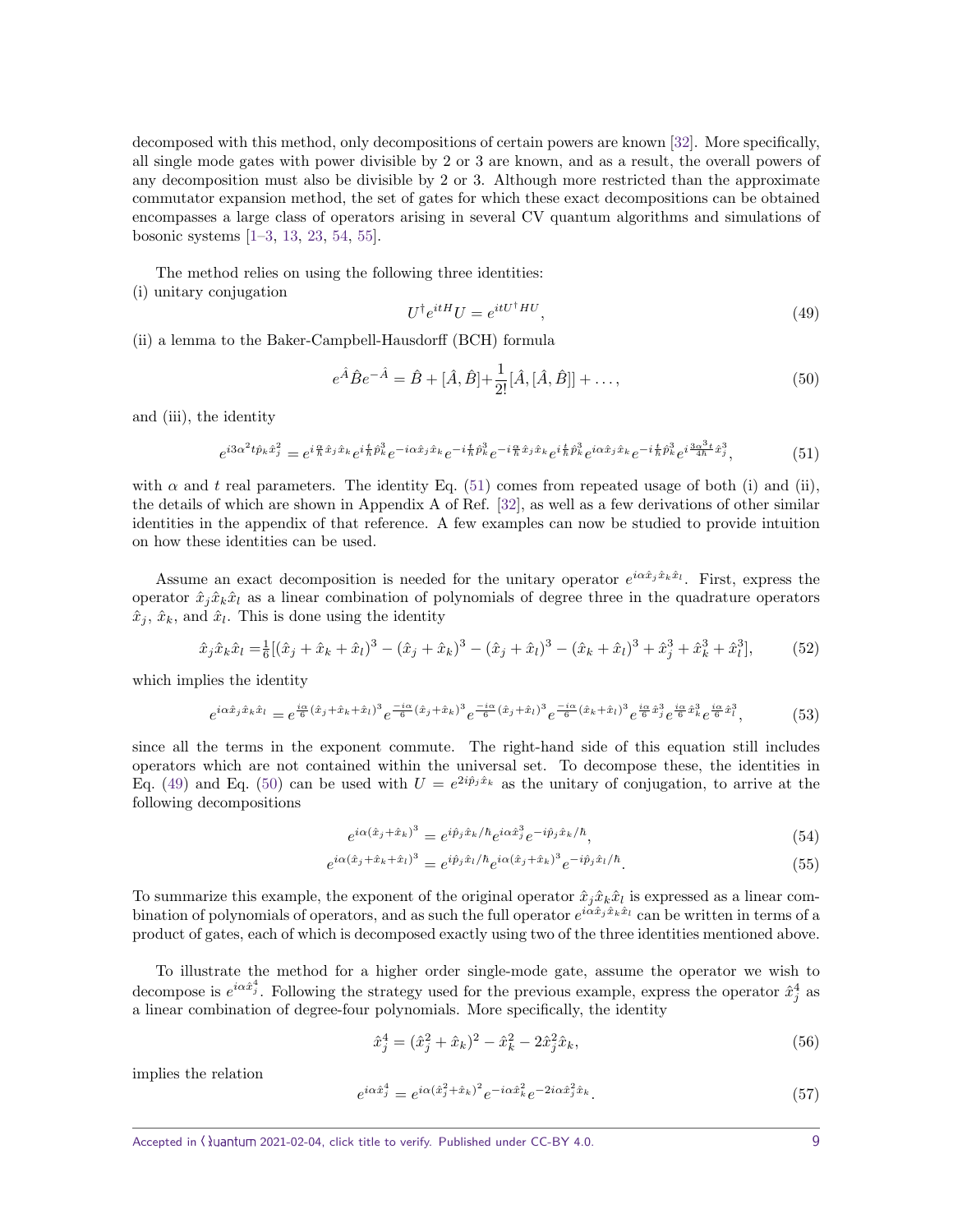Here, the operator  $e^{-i\alpha x_k^2}$  is contained in the universal set, while Eq. [\(51\)](#page-8-0) gives an exact decomposition for  $e^{-i\alpha x_j^2 \hat{x}_k}$  up to a Fourier transform. Similar to the previous example, the remaining term can be decomposed using unitary conjugation:

$$
e^{i\alpha(\hat{x}_j^2 + \hat{x}_k)^2} = e^{i\hat{p}_k \hat{x}_j^2/\hbar} e^{i\alpha \hat{x}_k^2} e^{-i\hat{p}_k \hat{x}_j^2/\hbar}, \tag{58}
$$

leading to a full decomposition for the target gate  $e^{i\alpha \hat{x}_j^4}$ . Note that an additional ancillary mode *k* was required in this decomposition.

To extend the method to higher order single and multi-mode gates a more general form of Eq. [\(51\)](#page-8-0) is needed

$$
e^{2i\alpha^2 \hat{p}_k \hat{x}_j^N} = e^{i\frac{\alpha}{\hbar} \hat{x}_j^{N-2} \hat{x}_k} e^{-i\alpha \hat{x}_j^2 \hat{p}_k^2} e^{-2i\frac{\alpha}{\hbar} \hat{x}_j^{N-2} \hat{x}_k} e^{i\alpha \hat{x}_j^2 \hat{p}_k^2} e^{i\frac{\alpha^3}{\hbar} \hat{x}_j^{2(N-1)}},
$$
(59)

where decompositions of single mode gates of lower order in *N* are required. Although, in this more general case the same strategy is used. Namely, the target gate is expressed in terms of a linear combination of polynomials and the resulting gates are decomposed using unitary conjugation or another lower order decomposition. The derivation of this identity can be found in the appendix of Ref. [\[32\]](#page-14-15).

The same procedure involving creating polynomials and increasing overall order can also be used to characterize decompositions for the group of operators with *H* given by Eq. [\(47\)](#page-7-2). Although in this case the orders of each power must be increased individually through the build up of polynomials.

Note that this method can provide exact decompositions for a wide variety of useful operations [\[1–](#page-13-0)[3,](#page-13-8) [13,](#page-14-1) [23,](#page-14-7) [54,](#page-16-3) [55\]](#page-16-4), but the total gate count of the decomposition scales exponentially as the overall power in each mode is increased.

#### <span id="page-9-0"></span>4.3 Generalizing exact decomposition methods

By allowing for additional constants to be added to the polynomials, the scaling of the method in the previous section can be significantly improved and the method extended to allow for the decomposition of a larger category of operators. This is shown in this section with the use of a general formula for representing products as sums from Ref. [\[56\]](#page-16-5).

As was discussed in the previous section, one of the types of Hamiltonians which can be decomposed exactly is of the form  $e^{it\hat{H}}$ , where the operator *H* is of the form

<span id="page-9-1"></span>
$$
H = \left(\prod_{j=1}^{n-1} \hat{x}_j\right) \hat{x}_n^{s_n}.\tag{60}
$$

The method for decomposing these Hamiltonians worked for any product where at most one operator has an exponent  $s_n > 1$ . It also required that *n* is divisible by either 2 or 3, and that the product  $ns_n$ must also be divisible by 2 or 3.

A lemma from Ref. [\[56\]](#page-16-5) can be used to find decompositions which no longer have the first restriction that at most only one operator has an exponent  $s_n > 1$ . In other words, the position quadrature operators in the product can be taken to any arbitrary powers, as long as the overall sum of the powers is divisible by 2 or 3.

The following equation is valid for real numbers [\[56\]](#page-16-5), but because each of the  $\hat{x}_i$ s commute with each other it is also valid for a product of operators.

$$
\hat{x}_1^{s_1} \hat{x}_2^{s_2} \cdots \hat{x}_n^{s_n} = \frac{1}{s!} \sum_{v_1=0}^{s_1} \cdots \sum_{v_n=0}^{s_n} (-1)^{\sum_{i=1}^n v_i} {s_1 \choose v_1} \cdots {s_n \choose v_n} \left( \sum_{i=1}^n h_i \hat{x}_i \right)^s, \tag{61}
$$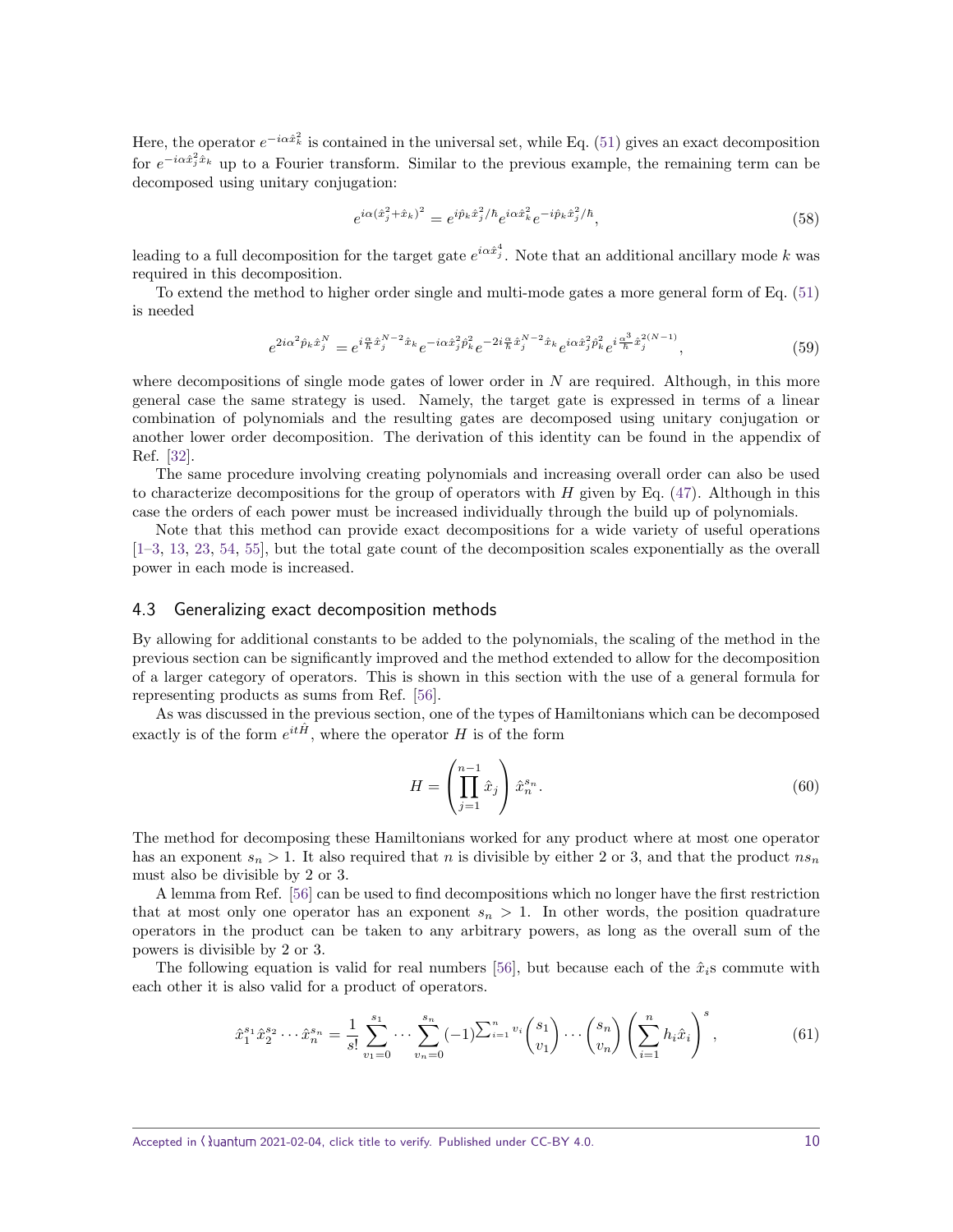where  $s = s_1 + s_2 + \cdots + s_n$  and  $h_i = s_i/2 - v_i$ . When at least one of the  $s_i$  are odd repeated terms in the sum may be grouped together reducing the expression to

<span id="page-10-1"></span>
$$
\hat{x}_1^{s_1} \hat{x}_2^{s_2} \cdots \hat{x}_n^{s_n} = \frac{2}{s!} \sum_{v_1=0}^{(s_1-1)/2} \sum_{v_2=0}^{s_2} \cdots \sum_{v_n=0}^{s_n} (-1)^{\sum_{i=1}^n v_i} {s_1 \choose v_1} \cdots {s_n \choose v_n} \left( \sum_{i=1}^n h_i \hat{x}_i \right)^s, \tag{62}
$$

where without loss of generality it is assumed that  $s_1$  is odd. Following the procedure in the last section, each term on the right-hand side may be created through unitary conjugation, where each operation in the unitary conjugation can be decomposed exactly. The challenge then is to be able to implement gates with the correct coefficients which depend on each *s<sup>i</sup>* . We note that, to the best of our knowledge, the idea of using the identity in Eq. [\(61\)](#page-9-1) to decompose CV gates has not been presented in the literature before.

As an example, expand the product  $\hat{x}_1 \hat{x}_2^2 \hat{x}_3^3$  using Eq. [\(62\)](#page-10-1). Note that this product is not covered by the *H* in Eq. [\(46\)](#page-7-1), but has an overall power *s* which is even.

$$
\hat{x}_{1}\hat{x}_{2}^{2}\hat{x}_{3}^{3} = \frac{1}{360} \sum_{v_{1}=0}^{0} \sum_{v_{2}=0}^{2} \sum_{v_{3}=0}^{3} (-1)^{\sum_{i=1}^{n} v_{i}} {1 \choose v_{1}} {2 \choose v_{2}} {3 \choose v_{3}} (h_{1}\hat{x}_{1} + h_{2}\hat{x}_{2} + h_{3}\hat{x}_{3})^{6}
$$
\n
$$
= \frac{1}{360} \left( \hat{x}_{2} + \frac{1}{2}\hat{x}_{1} + \frac{3}{2}\hat{x}_{3} \right)^{6} - \frac{1}{120} \left( \hat{x}_{2} + \frac{1}{2}\hat{x}_{1} + \frac{1}{2}\hat{x}_{3} \right)^{6} + \frac{1}{120} \left( \hat{x}_{2} + \frac{1}{2}\hat{x}_{1} - \frac{1}{2}\hat{x}_{3} \right)^{6}
$$
\n
$$
- \frac{1}{360} \left( \hat{x}_{2} + \frac{1}{2}\hat{x}_{1} - \frac{3}{2}\hat{x}_{3} \right)^{6} - \frac{1}{11520} \left( \hat{x}_{1} + 3\hat{x}_{3} \right)^{6} + \frac{1}{3840} \left( \hat{x}_{1} + \hat{x}_{3} \right)^{6} - \frac{1}{3840} \left( \hat{x}_{1} - \hat{x}_{3} \right)^{6}
$$
\n
$$
+ \frac{1}{11520} \left( \hat{x}_{1} - 3\hat{x}_{3} \right)^{6} + \frac{1}{360} \left( \hat{x}_{2} - \frac{1}{2}\hat{x}_{1} - \frac{3}{2}\hat{x}_{3} \right)^{6} - \frac{1}{120} \left( \hat{x}_{2} - \frac{1}{2}\hat{x}_{1} - \frac{1}{2}\hat{x}_{3} \right)^{6}
$$
\n
$$
+ \frac{1}{120} \left( \hat{x}_{2} - \frac{1}{2}\hat{x}_{1} + \frac{1}{2}\hat{x}_{3} \right)^{6} - \frac{1}{360} \left( \hat{x}_{2} - \frac{1}{2}\hat{x}_{1} + \frac{3}{2}\hat{x}_{3} \right)^{6}.
$$
\n(63)

Each of the resulting terms can be made with unitary conjugation, where the central operator will have the single mode with unit coefficient in the brackets of each term.

This relation along with the identities used in the last section  $(Eq. (49), (50),$  $(Eq. (49), (50),$  $(Eq. (49), (50),$  $(Eq. (49), (50),$  $(Eq. (49), (50),$  and  $(51)$ ) can also be used to find decompositions for operators that were already covered in the last section, in order to compare gate counts. For the operator where  $H = \hat{x}_1 \hat{x}_2 \hat{x}_3$  the total gate count using the previous method is 17 gates from the universal set, whereas when using the updated method described here it is 20 gates. For a higher order operation like  $H = \hat{x}_1 \hat{x}_2 \hat{x}_3 \hat{x}_4$  the total gate count from the universal set was 440 but with this method is 280. Other examples comparing the two exact methods are given in Table [1.](#page-11-0) In some cases it seems like the method in this section requires more unitary conjugation but less usage of single mode gates. So as the overall order increases the single mode gates become harder to decompose but the number of operators needed for the unitary conjugation here do not increase as fast.

A potential problem with this method, as well as the exact decomposition methods of previous sections, are terms with a mix of  $\hat{x}$  and  $\hat{p}$  operators which act on the same mode. To deal with these terms the commutator expansion method can be used, which was described in section [3,](#page-3-0) or one can use another approximate method introduced in the next section.

## <span id="page-10-0"></span>5 Asymptotically exact decompositions with squeezing and displacement

In the last two sections we discussed the exact decompositions of Gaussian operations and a subset of non-Gaussian operations. To be precise, for the latter group we focused on non-Gaussian gates that have generators of monomials that mutually commute. In this section we discuss some recent ideas on how to decompose more complicated gates in which one mixes in the generators of position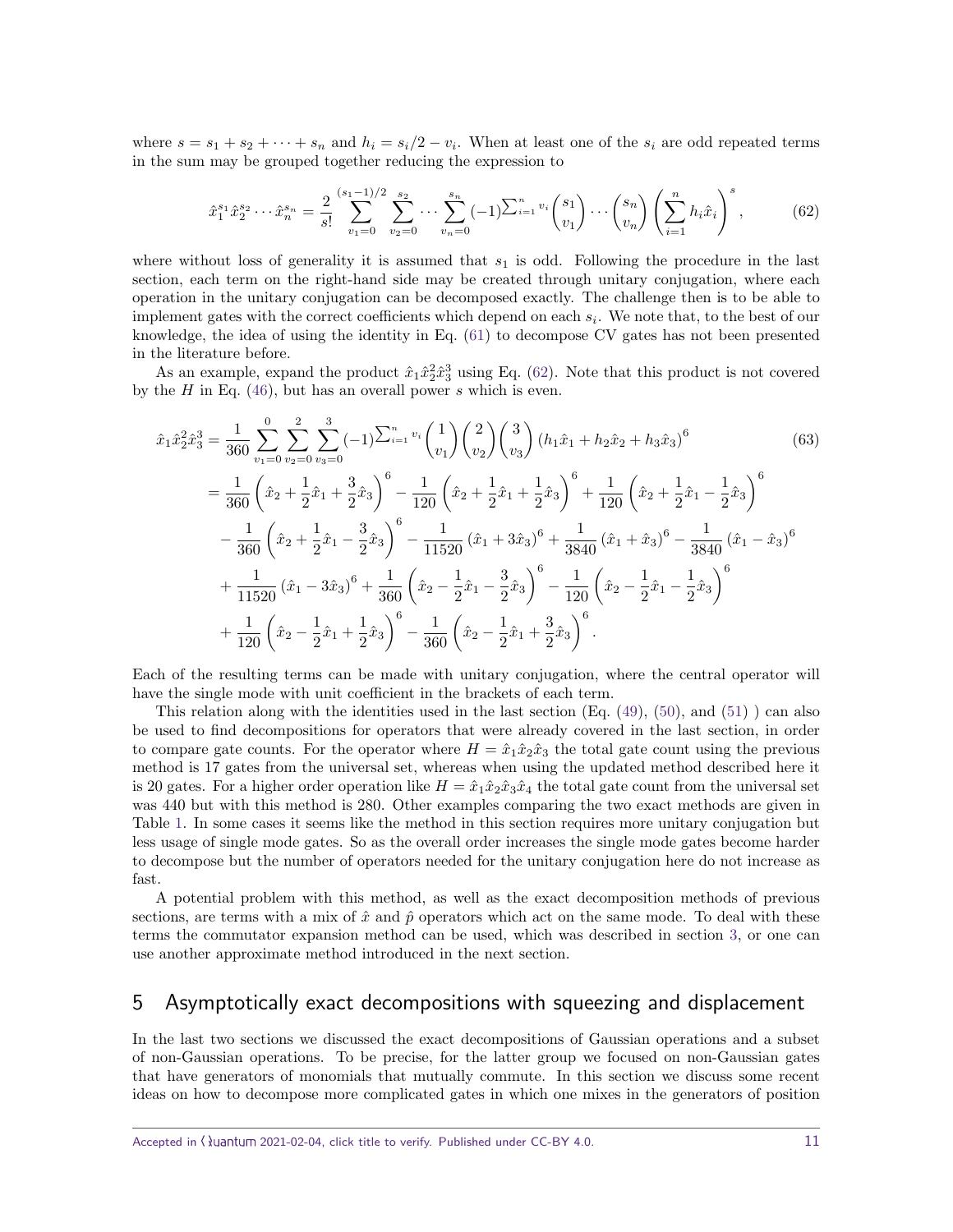<span id="page-11-0"></span>

| Target gate                                  | Commutator approx.            | Exact decomposition | Exact decomposition  |
|----------------------------------------------|-------------------------------|---------------------|----------------------|
|                                              | $(10^{-3} \text{ precision})$ |                     | using Eq. $(61, 62)$ |
| $e^{it\hat{x}^4}$                            | $1.8 \times 10^4$ gates       | 29 gates            |                      |
| $e^{it\hat{x}^2_j\hat{x}^2_k}$               | $2.8 \times 10^4$ gates       | 119 gates           | 279 gates            |
| $e^{it\hat{x}_j\hat{x}_k^3}$                 | $2.9 \times 10^8$ gates       | $269$ gates         | 93 gates             |
| $e^{it\hat{x}_j\hat{x}_k\hat{x}_l}$          | $4.2\times10^8$ gates         | 17 gates            | 20 gates             |
| $e^{it\hat{x}_j^2\hat{x}_k\hat{x}_l}$        | $1.4\times10^9$ gates         | $249$ gates         | 198 gates            |
| $e^{it\hat{x}_j\hat{x}_k\hat{x}_l\hat{x}_m}$ | $6.9 \times 10^{13}$ gates    | 440 gates           | 280 gates            |
| $e^{it\hat{x}^6}$                            | $1.2 \times 10^{13}$ gates    | 809 gates           |                      |
| $e^{it\hat{x}^2_j\hat{x}^4_k}$               | $2.4 \times 10^{13}$ gates    | $3320$ gates        | $12165$ gates        |

Table 1: Gate counts for decompositions of some common operations, using the standard commutator approximation as well as the exact decomposition methods demonstrated in this work. The final column uses the generalization for multi-mode exact decompositions using Eq. [\(61,](#page-9-1) [62\)](#page-10-1). The gate counts neglect any Fourier transforms used as they are inexpensive to implement experimentally.

and momentum of the same mode. The method was introduced by Yanagimoto et al. [\[33\]](#page-15-0). Both squeezing and displacement are operations which can be implemented with linear optics. As a result these operations are Gaussian, and are not costly to implement. In fact, the displacement operator is equivalent to a Gaussian operator which is already part of the universal set in Eq. [\(5\)](#page-1-1). The squeezing operation was given in Eq. [\(24\)](#page-5-2), and the displacement operation was given in Eq. [\(5b\)](#page-2-1).

In order to use these operations to form a gate decomposition method, we can examine their effect in unitary conjugation with the quadrature operators. Squeezing has the effect of multiplying  $\hat{x}$  and  $\hat{p}$ operators by a constant

$$
\mathcal{T}^{\dagger}(\log \lambda)\hat{x}_i \mathcal{T}(\log \lambda) = \lambda \hat{x}_i,\tag{64}
$$

$$
\mathcal{T}^{\dagger}(\log \lambda)\hat{p}_i \mathcal{T}(\log \lambda) = \lambda^{-1}\hat{p}_i,\tag{65}
$$

and displacement has the effect of adding a constant as in Eq.  $(21)$  (which will we will specify by *y*) [\[57\]](#page-16-6). Applying both of these to the annihilation and creation operators maps them to a new effective operation

$$
\hat{a}^{\dagger} \to \hat{a}_{\text{eff}}^{\dagger} = \mathcal{T}^{\dagger} (\log \lambda) D^{\dagger} (y) \hat{a}^{\dagger} D(y) \mathcal{T} (\log \lambda) = \frac{\lambda}{\sqrt{2\hbar}} \hat{x} - i \frac{\lambda^{-1}}{\sqrt{2\hbar}} \hat{p} + y. \tag{66}
$$

With this mapping and the correct choice of constants  $\lambda$  and  $y$ , terms with a greater overall power in  $\hat{x}$  or  $\hat{p}$  can be picked out while the contribution of other terms can be ignored. To illustrate this consider transforming the Kerr operation into a cubic phase gate, as in [\[33\]](#page-15-0). Starting with the driven Kerr Hamiltonian

$$
H_{\text{Kerr}} = -\frac{\chi}{2} \hat{a}^{\dagger^2} \hat{a}^2 + \delta \hat{a}^{\dagger} \hat{a} + \beta (\hat{a} + \hat{a}^{\dagger}), \tag{67}
$$

where  $\delta$  and  $\beta$  are the detuning and drive constants respectively, and  $\chi$  is associated with the self phase modulation of a propagating pulse in a Kerr medium [\[33\]](#page-15-0). We can then apply squeezing and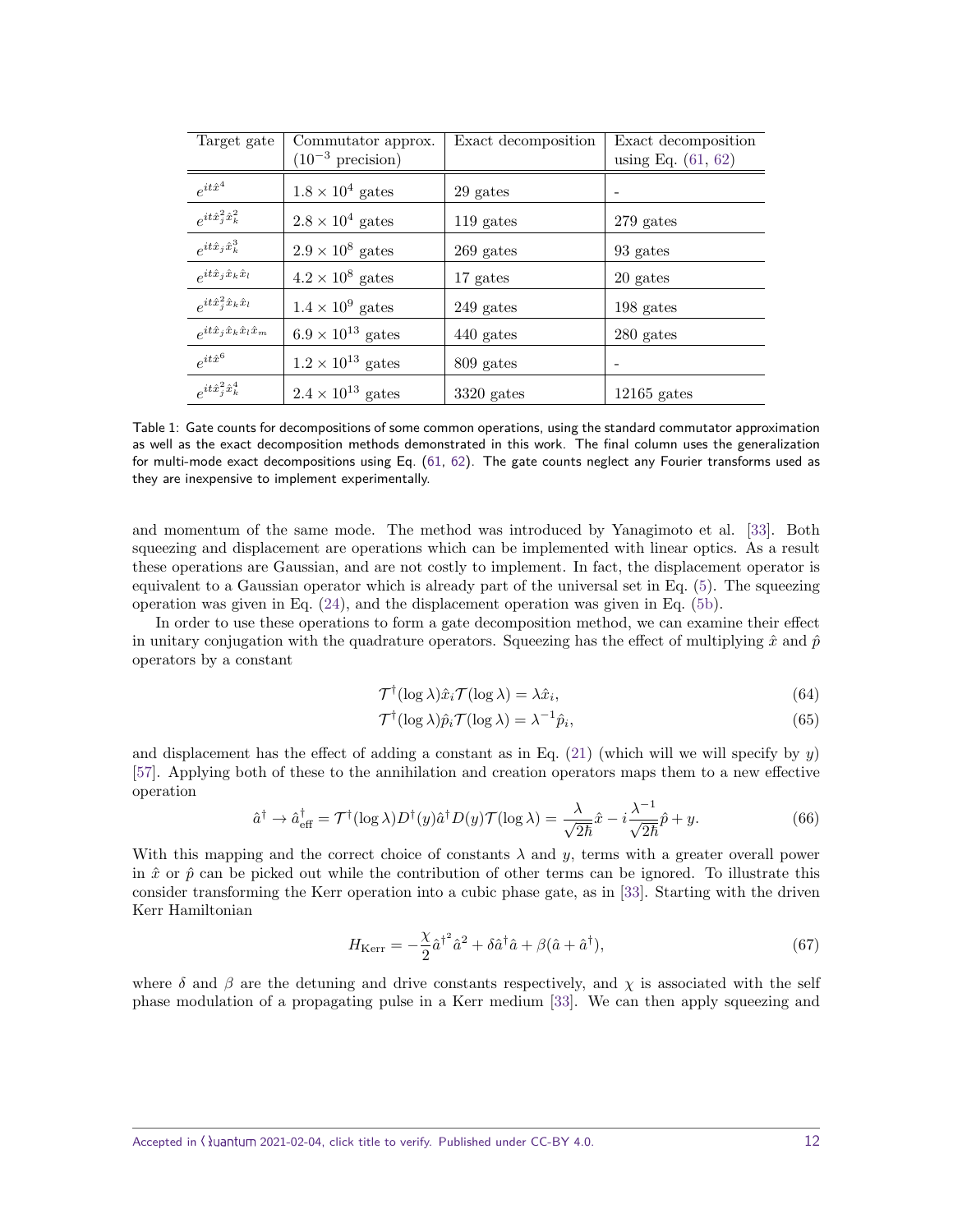displacement to find the effective Hamiltonian

$$
H_{\text{Kerr}}^{\text{eff}} = \mathcal{T}^{\dagger}(\log \lambda)D^{\dagger}(y)H_{\text{Kerr}}D(y)\mathcal{T}(\log \lambda)
$$
\n
$$
= -\frac{\chi}{8}(\lambda^{4}\hat{x}^{4} + \hat{p}\hat{x}^{2}\hat{p} + \hat{x}\hat{p}^{2}\hat{x} + \lambda^{-4}\hat{p}^{4}) - \frac{\sqrt{\hbar}}{\sqrt{2}}\chi\lambda^{3}y\hat{x}^{3} - \frac{\sqrt{\hbar}}{\sqrt{2}}\chi\lambda^{-1}y\hat{p}\hat{x}\hat{p}
$$
\n
$$
+ \frac{\hbar}{2}\lambda^{2}(-3\chi y^{2} + \chi + \delta)\hat{x}^{2} + \frac{\hbar}{2}\lambda^{-2}(-\chi y^{2} + \chi + \delta)\hat{p}^{2} + \sqrt{2}\hbar^{3/2}\lambda(-\chi y^{3} + \chi y + \delta y + \beta)\hat{x}.
$$
\n(68)

Some terms will then cancel by choosing  $\delta = 3\chi y^2 - \chi$  and  $\beta = -2\chi y^3$  to get

$$
H_{\text{Kerr}} = -\frac{\chi\lambda^3 y}{\sqrt{2}} \left( \hat{x}^3 + \frac{\lambda y^{-1}}{4\sqrt{2}} \hat{x}^4 - \sqrt{2\hbar}\lambda^{-5} y \hat{p}^2 + \mathcal{O}(\lambda^{-4}) \right). \tag{70}
$$

With the correct choice of the displacement constant *y*, namely  $y \sim \lambda^3$ , the effective Hamiltonian takes on the form of a cubic operation to leading order in  $\lambda$ . Although this decomposition can be done with only squeezing and displacement, and a tuning of their respective parameters, we note that squeezing to arbitrary levels can be difficult to implement [\[30\]](#page-14-12).

## <span id="page-12-0"></span>6 Discussion

In this work we outlined approximate and exact gate decomposition methods for CV quantum computers. For approximate methods we reviewed a commutator expansion method which expressed quadrature operators in terms of commutators, as well as another decomposition procedure which used squeezing and displacement operations in unitary conjugation to approximate gates. We also examined exact decomposition methods both for Gaussian and non-Gaussian operations. For Gaussian operators we showed how to express the target gate in terms of displacement, interferometer and squeezing gates. In order to decompose non-Gaussian operations exactly we used a technique where the target gate was expressed in terms of a linear combination of polynomials and then decomposed using unitary conjugation, a lemma to the Baker-Campbell-Hausdorff formula (Eq. [\(49\)](#page-8-1) and [\(50\)](#page-8-2)) and other known lower order exact decompositions. This procedure was generalized using Eq. [\(61,](#page-9-1) [62\)](#page-10-1) to allow for any product of quadrature operators to be expressed as a linear combination of polynomials of the same operators. To illustrate these methods we examined examples of applying them to some simpler operations. The decompositions were all made given the chosen universal set in Eq. [\(5\)](#page-1-1).

The commutator expansion method provided a comprehensive CV decomposition method that allows for the decomposition of any operator into gates from a universal set. Although it allowed for the decomposition of any operator, the recursive structure of the method causes exponential build up in the number of gates required as the order of the operator to be decomposed increases. Combined with the need to repeat the final sequence of gates to increase the precision of the decomposition, the overall circuit depth may become very large. As an example we examined the decomposition of the gate  $e^{it(x^2\hat{p}+\hat{p}x^2)}$  in Eq. [\(15\)](#page-4-1), as well as the Kerr operation. For these examples the method provided decompositions requiring small sequences of gates from the universal set, but in order to achieve a modest precision, the product of gates needed to be repeated many times.

While more limited in the scope of what can be decomposed for non-Gaussian gates, exact decompositions can in some cases significantly lower the gate count needed for a decomposition when compared to approximate methods. For example, the gate used as an example of applying the commutator expansion method  $(e^{it(x^2\hat{p}+\hat{p}\hat{x}^2)})$  cannot be decomposed exactly with the methods shown in this work, due to the mixture of  $\hat{x}$  and  $\hat{p}$  quadrature operators of the same mode. Although another multimode operation, namely  $e^{it\hat{x}_j\hat{x}_k\hat{x}_l}$ , can be decomposed exactly with only 17 gates from the universal set, whereas it would take  $4.2 \times 10^8$  gates using the commutator expansion method for a precision of 10<sup>−</sup><sup>3</sup> . The set of gates for which exact decompositions can be obtained still encompass a large class of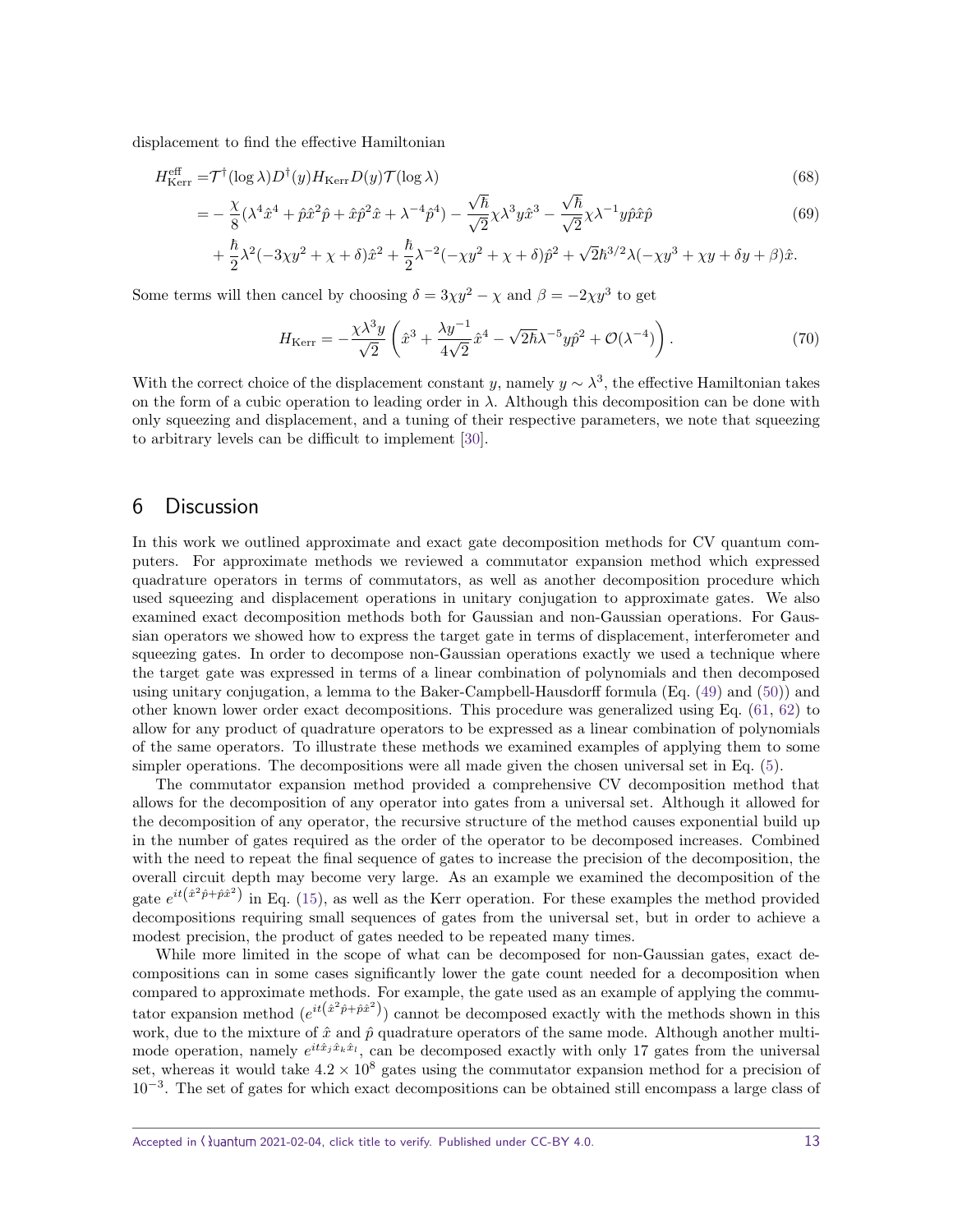useful CV operators  $[1-3, 13, 23, 54, 55]$  $[1-3, 13, 23, 54, 55]$  $[1-3, 13, 23, 54, 55]$  $[1-3, 13, 23, 54, 55]$  $[1-3, 13, 23, 54, 55]$  $[1-3, 13, 23, 54, 55]$  $[1-3, 13, 23, 54, 55]$  $[1-3, 13, 23, 54, 55]$  $[1-3, 13, 23, 54, 55]$  $[1-3, 13, 23, 54, 55]$ , and can be expanded by using Eq.  $(61, 62)$  $(61, 62)$  $(61, 62)$ . This expanded method for multi-mode operations can also be used to decompose operations that could already be decomposed with the regular exact method to compare gate counts. Some example gate counts can be seen in Table [1.](#page-11-0) In some cases it seems as though the expanded method requires more unitary conjugation but less usage of single-mode gates and as a result can require fewer gates. It is still unclear whether exact decompositions can be generalized to include all CV operations.

The final method examined in this work uses squeezing and displacement operators in unitary conjugation to approximate an operator into another contained within the universal set. While no longer being exact, this method allowed for the precision of the decomposition to be increased by simply tuning the parameters of the final sequence of gates instead of having to repeat them. To demonstrate this method we examined how the Kerr operator can be approximated in terms of a cubic gate, following the procedure in [\[33\]](#page-15-0).

By putting together all these results in a single place, it is our hope that this manuscript becomes an easy to use reference for researchers in the area, and moreover, that it inspires further work in finding more efficient and compact decompositions of CV gates.

## Acknowledgments

T.K. thanks C. Weedbrook for valuable discussions. T.K. and N.Q. thank N. Killoran and L. Madsen for comments on the manuscript.

## **References**

- <span id="page-13-0"></span>[1] Hoi-Kwan Lau, Raphael Pooser, George Siopsis, and Christian Weedbrook. Quantum machine learning over infinite dimensions. Phys. Rev. Lett, 118:080501, 2017. [DOI: 10.1103/Phys-](https://doi.org/10.1103/PhysRevLett.118.080501)[RevLett.118.080501.](https://doi.org/10.1103/PhysRevLett.118.080501)
- <span id="page-13-7"></span>[2] Timjan Kalajdzievski, Christian Weedbrook, and Patrick Rebentrost. Continuous-variable gate decomposition for the Bose-Hubbard model. Phys. Rev. A, 97(6):062311, 2018. [DOI:](https://doi.org/10.1103/PhysRevA.97.062311) [10.1103/PhysRevA.97.062311.](https://doi.org/10.1103/PhysRevA.97.062311)
- <span id="page-13-8"></span>[3] Juan Miguel Arrazola, Timjan Kalajdzievski, Christian Weedbrook, and Seth Lloyd. Quantum algorithm for non-homogeneous linear partial differential equations. *Phys. Rev. A*,  $100:032306$ , 201908. [DOI: 10.1103/PhysRevA.100.032306.](https://doi.org/10.1103/PhysRevA.100.032306)
- <span id="page-13-5"></span>[4] Seckin Sefi, Vishal Vaibhav, and Peter van Loock. A measurement-induced optical kerr interaction. Phys. Rev. A, 88:012303, 2013. [DOI: 10.1103/PhysRevA.88.012303.](https://doi.org/10.1103/PhysRevA.88.012303)
- <span id="page-13-4"></span>[5] Christopher M. Dawson and Michael A. Nielsen. The Solovay-Kitaev algorithm. Quantum Inf. Comput., 6:1, 2006. [DOI: 10.5555/2011679.2011685.](https://doi.org/10.5555/2011679.2011685)
- <span id="page-13-1"></span>[6] Matthew Amy, Dmitri Maslov, Michele Mosca, and Martin Roetteler. A meet-in-the-middle algorithm for fast synthesis of depth-optimal quantum circuits. IEEE Trans. Comput. Aided Des. Integr. Circuits Syst., 32(6):818–830, 2013. [DOI: 10.1109/TCAD.2013.2244643.](https://doi.org/10.1109/TCAD.2013.2244643)
- <span id="page-13-2"></span>[7] Seth Lloyd. Almost any quantum logic gate is universal. Phys. Rev. Lett., 75(2):346, 1995. [DOI:](https://doi.org/10.1103/PhysRevLett.75.346) [10.1103/PhysRevLett.75.346.](https://doi.org/10.1103/PhysRevLett.75.346)
- [8] David P DiVincenzo. Two-bit gates are universal for quantum computation. Phys. Rev. A, 51(2): 1015, 1995. [DOI: 10.1103/PhysRevA.51.1015.](https://doi.org/10.1103/PhysRevA.51.1015)
- [9] Adriano Barenco, Charles H Bennett, Richard Cleve, David P DiVincenzo, Norman Margolus, Peter Shor, Tycho Sleator, John A Smolin, and Harald Weinfurter. Elementary gates for quantum computation. Phys. Rev. A, 52(5):3457, 1995. [DOI: 10.1103/PhysRevA.52.3457.](https://doi.org/10.1103/PhysRevA.52.3457)
- <span id="page-13-3"></span>[10] Seth Lloyd. Universal quantum simulators. Science, 23:1073, 1996. [DOI: 10.1126/sci](https://doi.org/10.1126/science.273.5278.1073)[ence.273.5278.1073.](https://doi.org/10.1126/science.273.5278.1073)
- <span id="page-13-6"></span>[11] Seth Lloyd and Samuel L. Braunstein. Quantum computation over continuous variables. Phys. Rev. Lett, 82:1784, 1999. [DOI: 10.1103/PhysRevLett.82.1784.](https://doi.org/10.1103/PhysRevLett.82.1784)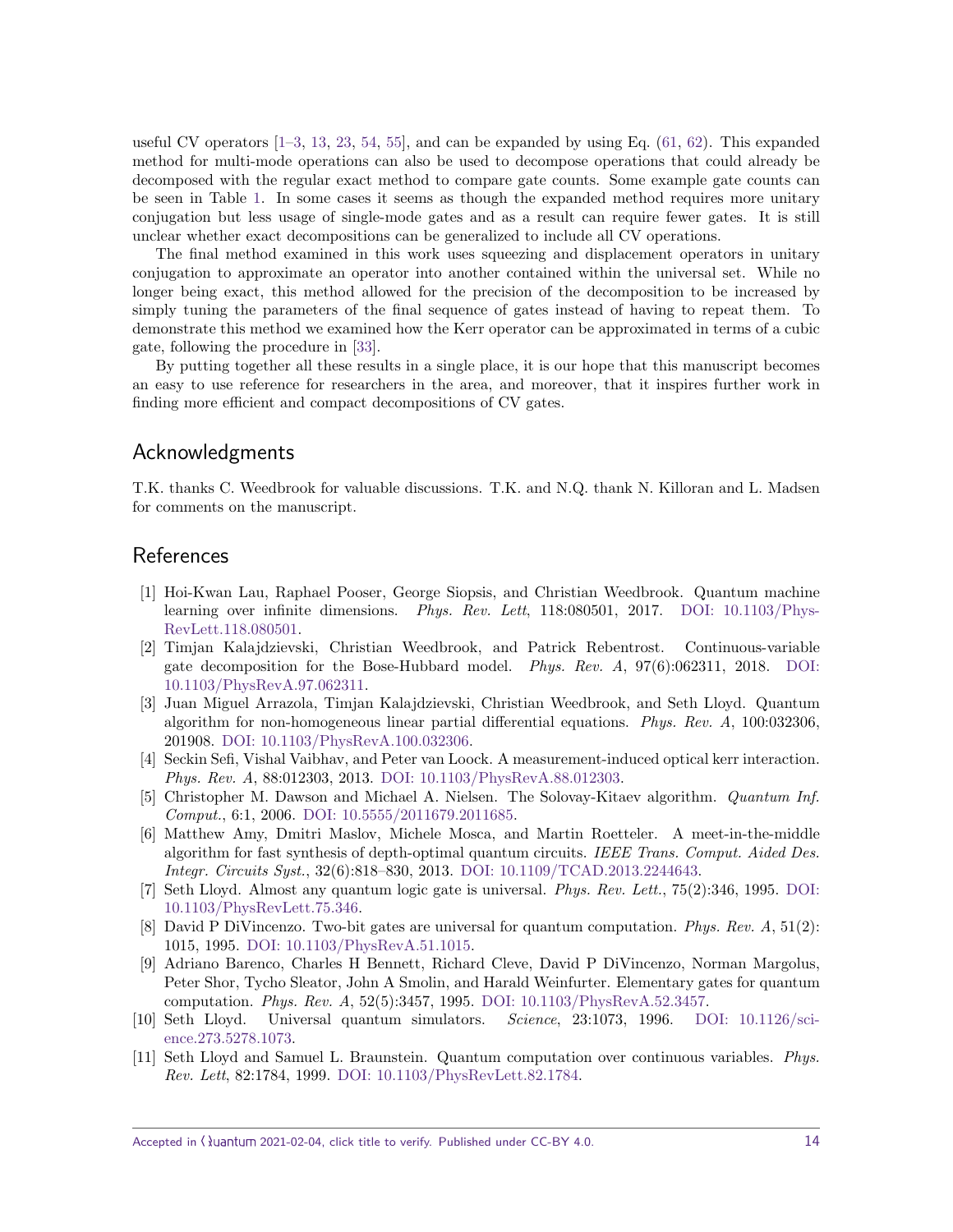- <span id="page-14-0"></span>[12] Sergey Bravyi and Alexei Kitaev. Universal quantum computation with ideal Clifford gates and noisy ancillas. Phys. Rev. A, 71(2):022316, 2005. [DOI: 10.1103/PhysRevA.71.022316.](https://doi.org/10.1103/PhysRevA.71.022316)
- <span id="page-14-1"></span>[13] Seckin Sefi and Peter van Loock. How to decompose arbitrary continuous-variable quantum operations. Phys. Rev. Lett., 107:170501, 2011. [DOI: 10.1103/PhysRevLett.107.170501.](https://doi.org/10.1103/PhysRevLett.107.170501)
- <span id="page-14-14"></span>[14] Timjan Kalajdzievski and Juan Miguel Arrazola. Exact gate decompositions for photonic quantum computing. Phys. Rev. A, 99:022341, 2019. [DOI: 10.1103/PhysRevA.99.022341.](https://doi.org/10.1103/PhysRevA.99.022341)
- <span id="page-14-2"></span>[15] A Yu Kitaev. Quantum computations: algorithms and error correction. Russ. Math. Surv., 52 (6):1191–1249, 1997. [DOI: 10.1070/RM1997v052n06ABEH002155.](https://doi.org/10.1070/RM1997v052n06ABEH002155)
- <span id="page-14-3"></span>[16] Vadym Kliuchnikov, Dmitri Maslov, and Michele Mosca. Asymptotically optimal approximation of single qubit unitaries by Clifford and T circuits using a constant number of ancillary qubits. Phys. Rev. Lett., 110(19):190502, 2013. [DOI: 10.1103/PhysRevLett.110.190502.](https://doi.org/10.1103/PhysRevLett.110.190502)
- [17] Vadym Kliuchnikov, Alex Bocharov, and Krysta M Svore. Asymptotically optimal topological quantum compiling. Phys. Rev. Lett.,  $112(14):140504$ ,  $2014$ . DOI:  $10.1103$ /Phys-[RevLett.112.140504.](https://doi.org/10.1103/PhysRevLett.112.140504)
- [18] Vadym Kliuchnikov and Jon Yard. A framework for exact synthesis.  $arXiv:1504.04350$ , 2015.
- <span id="page-14-4"></span>[19] Alex Bocharov, Martin Roetteler, and Krysta M Svore. Efficient synthesis of universal repeatuntil-success quantum circuits. Phys. Rev. Lett.,  $114(8):080502$ ,  $2015$ . DOI:  $10.1103$ /Phys-[RevLett.114.080502.](https://doi.org/10.1103/PhysRevLett.114.080502)
- <span id="page-14-5"></span>[20] Nicolas C. Menicucci, Peter van Loock, Mile Gu, Christian Weedbrook, Timothy C. Ralph, and Michael A. Nielsen. niversal quantum computation with continuous-variable cluster states. Phys. Rev. Lett, 97:110501, 2006. [DOI: 10.1103/PhysRevLett.97.110501.](https://doi.org/10.1103/PhysRevLett.97.110501)
- [21] Mile Gu, Christian Weedbrook, Nicolas C. Menicucci, Timothy C. Ralph, and Peter van Loock. Quantum computing with continuous-variable clusters. Phys. Rev. A, 79:062318, 2009. [DOI:](https://doi.org/10.1103/PhysRevA.79.062318) [10.1103/PhysRevA.79.062318.](https://doi.org/10.1103/PhysRevA.79.062318)
- <span id="page-14-6"></span>[22] Christian Weedbrook, Stefano Pirandola, Raúl García-Patrón, Nicolas J. Cerf, Timothy C. Ralph, Jeffrey H. Shapiro, and Seth Lloyd. Gaussian quantum information. Rev. Mod. Phys., 84:621, 2012. [DOI: 10.1103/RevModPhys.84.621.](https://doi.org/10.1103/RevModPhys.84.621)
- <span id="page-14-7"></span>[23] Tomasz Sowinski, Omjyoti Dutta, Philipp Hauke, Luca Tagliacozzo, and Maciej Lewenstein. Dipolar molecules in optical lattices. Phys. Rev. Lett., 108:115301, 2012. [DOI: 10.1103/Phys-](https://doi.org/10.1103/PhysRevLett.108.115301)[RevLett.108.115301.](https://doi.org/10.1103/PhysRevLett.108.115301)
- <span id="page-14-8"></span>[24] CR Myers and TC Ralph. Coherent state topological cluster state production. New J. Phys., 13 (11):115015, 2011. [DOI: 10.1088/1367-2630/13/11/115015.](https://doi.org/10.1088/1367-2630/13/11/115015)
- [25] Timothy C Ralph, Alexei Gilchrist, Gerard J Milburn, William J Munro, and Scott Glancy. Quantum computation with optical coherent states. Phys. Rev. A, 68(4):042319, 2003. [DOI:](https://doi.org/10.1103/PhysRevA.68.042319) [10.1103/PhysRevA.68.042319.](https://doi.org/10.1103/PhysRevA.68.042319)
- [26] Giacomo Pantaleoni, Ben Q Baragiola, and Nicolas C Menicucci. Modular bosonic subsystem codes. Phys. Rev. Lett., 125(4):040501, 2020. [DOI: 10.1103/PhysRevLett.125.040501.](https://doi.org/10.1103/PhysRevLett.125.040501)
- <span id="page-14-9"></span>[27] Daniel Gottesman, Alexei Kitaev, and John Preskill. Encoding a qubit in an oscillator. Phys. Rev. A, 64(1):012310, 2001. [DOI: 10.1103/PhysRevA.64.012310.](https://doi.org/10.1103/PhysRevA.64.012310)
- <span id="page-14-10"></span>[28] Naomichi Hatano and Masuo Suzuki. Finding exponential product formulas of higher orders. In A. Das and B.K. Chakrabarti, editors, Quantum Annealing and Other Optimization Methods, pages 37–68. Springer, Berlin, 2005.
- <span id="page-14-11"></span>[29] Nathan Wiebe, Dominic W. Berry, Peter Hoyer, and Barry C. Sanders. Higher order decompositions of ordered operator exponentials. J. Phys. A: Math. Theor., 43:065203, 2010. [DOI:](https://doi.org/10.1088/1751-8113/43/6/065203) [10.1088/1751-8113/43/6/065203.](https://doi.org/10.1088/1751-8113/43/6/065203)
- <span id="page-14-12"></span>[30] Samuel L Braunstein. Squeezing as an irreducible resource. Phys. Rev. A, 71(5):055801, 2005. [DOI: 10.1103/PhysRevA.71.055801.](https://doi.org/10.1103/PhysRevA.71.055801)
- <span id="page-14-13"></span>[31] Biswadeb Dutta, N Mukunda, R Simon, et al. The real symplectic groups in quantum mechanics and optics. Pramana, 45(6):471–497, 1995. [DOI: 10.1007/BF02848172.](https://doi.org/10.1007/BF02848172)
- <span id="page-14-15"></span>[32] Timjan Kalajdzievski. Exact Gate Decompositions For Photonic Quantum Computers. PhD thesis, York University, 2020. URL [https://yorkspace.library.yorku.ca/xmlui/handle/10315/](https://yorkspace.library.yorku.ca/xmlui/handle/10315/37435) [37435](https://yorkspace.library.yorku.ca/xmlui/handle/10315/37435).

Accepted in ( $\lambda$ uantum 2021-02-04, click title to verify. Published under CC-BY 4.0. 15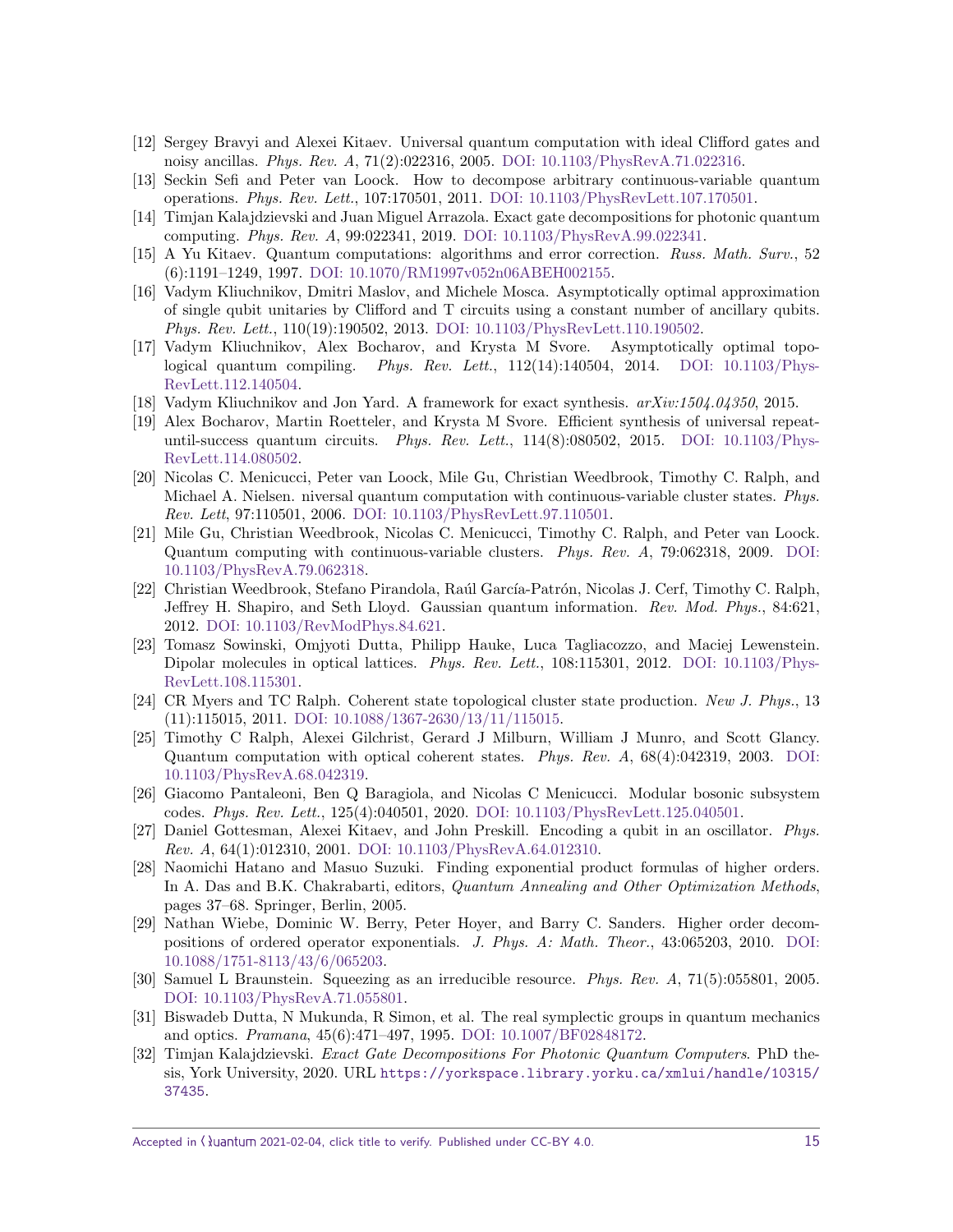- <span id="page-15-0"></span>[33] Ryotatsu Yanagimoto, Tatsuhiro Onodera, Edwin Ng, Logan G. Wright, Peter L. McMahon, and Hideo Mabuchi. Engineering a Kerr-based deterministic cubic phase gate via gaussian operation. Phys. Rev. Lett., 124:240503, 2020. [DOI: 10.1103/PhysRevLett.124.240503.](https://doi.org/10.1103/PhysRevLett.124.240503)
- <span id="page-15-1"></span>[34] Mitsuyoshi Yukawa, Kazunori Miyata, Hidehiro Yonezawa, Petr Marek, Radim Filip, and Akira Furusawa. Emulating quantum cubic nonlinearity. Phys. Rev. A, 88(5):053816, 2013. [DOI:](https://doi.org/10.1103/PhysRevA.88.053816) [10.1103/PhysRevA.88.053816.](https://doi.org/10.1103/PhysRevA.88.053816)
- [35] Mile Gu, Christian Weedbrook, Nicolas C Menicucci, Timothy C Ralph, and Peter van Loock. Quantum computing with continuous-variable clusters. Phys. Rev. A, 79(6):062318, 2009. [DOI:](https://doi.org/10.1103/PhysRevA.79.062318) [10.1103/PhysRevA.79.062318.](https://doi.org/10.1103/PhysRevA.79.062318)
- <span id="page-15-3"></span>[36] Kevin Marshall, Raphael Pooser, George Siopsis, and Christian Weedbrook. Repeat-until-success cubic phase gate for universal continuous-variable quantum computation. Phys. Rev.  $A$ , 91(3): 032321, 2015. [DOI: 10.1103/PhysRevA.91.032321.](https://doi.org/10.1103/PhysRevA.91.032321)
- [37] Krishna Kumar Sabapathy and Christian Weedbrook. ON states as resource units for universal quantum computation with photonic architectures. Phys. Rev.  $A$ , 97(6):062315, 2018. [DOI:](https://doi.org/10.1103/PhysRevA.97.062315) [10.1103/PhysRevA.97.062315.](https://doi.org/10.1103/PhysRevA.97.062315)
- [38] Krishna Kumar Sabapathy, Haoyu Qi, Josh Izaac, and Christian Weedbrook. Production of photonic universal quantum gates enhanced by machine learning. Phys. Rev. A, 100(1):012326, 2019. [DOI: 10.1103/PhysRevA.100.012326.](https://doi.org/10.1103/PhysRevA.100.012326)
- <span id="page-15-2"></span>[39] Petr Marek, Radim Filip, Hisashi Ogawa, Atsushi Sakaguchi, Shuntaro Takeda, Jun ichi Yoshikawa, and Akira Furusawa. General implementation of arbitrary nonlinear quadrature phase gates. Phys. Rev. A, 97:022329, 2018. [DOI: 10.1103/PhysRevA.97.022329.](https://doi.org/10.1103/PhysRevA.97.022329)
- <span id="page-15-4"></span>[40] Timo Hillmann, Fernando Quijandría, Göran Johansson, Alessandro Ferraro, Simone Gasparinetti, and Giulia Ferrini. Universal gate set for continuous-variable quantum computation with microwave circuits. *Phys. Rev. Lett.*,  $125(16):160501$ ,  $2020$ . DOI:  $10.1103$ /Phys-[RevLett.125.160501.](https://doi.org/10.1103/PhysRevLett.125.160501)
- <span id="page-15-5"></span>[41] Yaakov S. Weinstein, Seth Lloyd, and David G. Cory. Implementation of the quantum Fourier transform. Phys. Rev. Lett., 86:1889, 2001. [DOI: 10.1103/PhysRevLett.86.1889.](https://doi.org/10.1103/PhysRevLett.86.1889)
- <span id="page-15-6"></span>[42] Manas K. Patra and Samuel L. Braunstein. Quantum Fourier transform, heisenberg groups and quasiprobability distributions. New J. Phys., 13:063013, 2011. [DOI: 10.1088/1367-](https://doi.org/10.1088/1367-2630/13/6/063013) [2630/13/6/063013.](https://doi.org/10.1088/1367-2630/13/6/063013)
- <span id="page-15-7"></span>[43] Wilhelm Magnus. On the exponential solution of differential equations for a linear operator. Commun. Pure Appl. Math., 7(4):649–673, 1954. [DOI: 10.1002/cpa.3160070404.](https://doi.org/10.1002/cpa.3160070404)
- <span id="page-15-8"></span>[44] Hale F Trotter. On the product of semi-groups of operators. Proc. Am. Math. Soc., 10(4):545–551, 1959. [DOI: 10.2307/2033649.](https://doi.org/10.2307/2033649)
- <span id="page-15-9"></span>[45] Masuo Suzuki. Generalized Trotter's formula and systematic approximants of exponential operators and inner derivations with applications to many-body problems. Commun. Math. Phys., 51: 183, 1976. [DOI: 10.1007/BF01609348.](https://doi.org/10.1007/BF01609348)
- <span id="page-15-10"></span>[46] Andrew M Childs, Dmitri Maslov, Yunseong Nam, Neil J Ross, and Yuan Su. Toward the first quantum simulation with quantum speedup. Proc. Natl. Acad. Sci. U.S.A., 115:9456–9461, 2018. [DOI: 10.1073/pnas.1801723115.](https://doi.org/10.1073/pnas.1801723115)
- <span id="page-15-11"></span>[47] Stephen Barnett and Paul M Radmore. Methods in theoretical quantum optics, volume 15. Oxford University Press, 2002.
- <span id="page-15-12"></span>[48] Michael Reck, Anton Zeilinger, Herbert J Bernstein, and Philip Bertani. Experimental realization of any discrete unitary operator. Phys. Rev. Lett.,  $73(1):58$ , 1994. DOI:  $10.1103$ /Phys-[RevLett.73.58.](https://doi.org/10.1103/PhysRevLett.73.58)
- [49] William R Clements, Peter C Humphreys, Benjamin J Metcalf, W Steven Kolthammer, and Ian A Walmsley. Optimal design for universal multiport interferometers. Optica, 3(12):1460–1465, 2016. [DOI: 10.1364/OPTICA.3.001460.](https://doi.org/10.1364/OPTICA.3.001460)
- [50] Hubert de Guise, Olivia Di Matteo, and Luis L Sánchez-Soto. Simple factorization of unitary transformations. Phys. Rev. A, 97(2):022328, 2018. [DOI: 10.1103/PhysRevA.97.022328.](https://doi.org/10.1103/PhysRevA.97.022328)